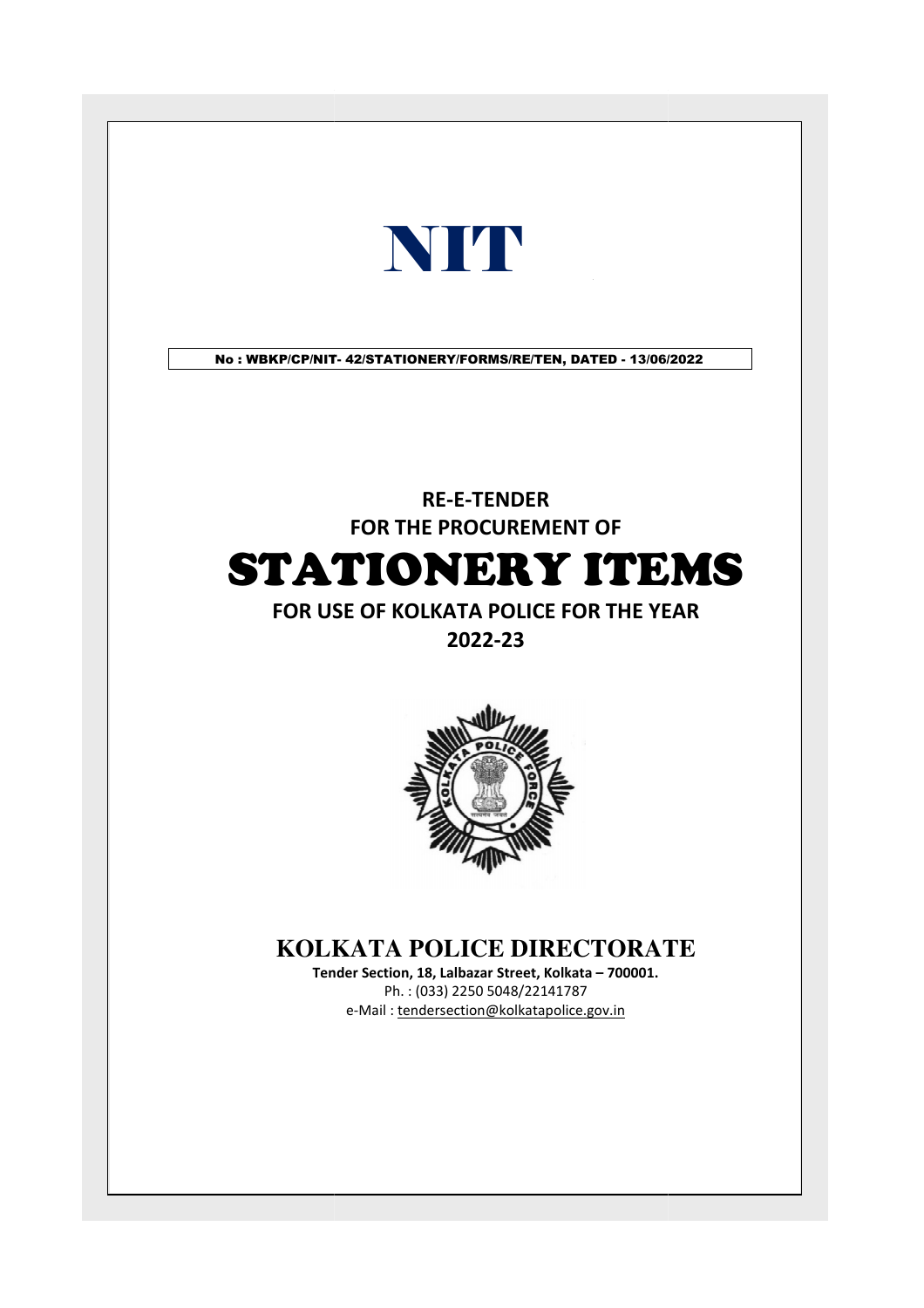### **TABLE OF CONTENTS**

|            |       | <b>STATIONERY ITEMS</b> | 1  |
|------------|-------|-------------------------|----|
| $PART - A$ |       |                         | 4  |
|            | Ι.    |                         |    |
|            | н.    |                         |    |
|            |       |                         |    |
|            | III.  |                         |    |
|            | IV.   |                         |    |
|            |       | 1.                      |    |
|            |       | 2.<br>3.                |    |
|            |       | 4.                      |    |
|            |       | 5.                      |    |
|            |       | 6.                      |    |
|            |       | 7.                      |    |
|            |       | 8.                      |    |
|            |       | 9.                      |    |
|            |       | 10.                     |    |
|            |       | 11.                     |    |
|            | v.    |                         |    |
|            |       | 1.<br>2.                |    |
|            |       | 3.                      |    |
|            |       | 4.                      |    |
|            |       | 5.                      |    |
|            |       | 6.                      |    |
|            |       | 7.                      |    |
|            |       | 8.                      |    |
|            |       | 9.                      |    |
|            |       | 10.                     |    |
|            |       | 11.                     |    |
|            |       | 12.<br>13.              |    |
|            |       | 14.                     |    |
|            |       | 15.                     |    |
|            |       | 16.                     |    |
|            |       | 17.                     |    |
|            |       | 18.                     |    |
|            |       | 19.                     |    |
|            |       | 20.                     |    |
|            | VI.   |                         |    |
|            | VII.  |                         |    |
|            | VIII. |                         |    |
|            | IX.   |                         |    |
|            | х.    |                         |    |
| $PART - B$ |       |                         | 10 |
|            | ı.    |                         |    |
|            |       |                         |    |
| $PART - C$ | L.    |                         | 14 |
|            |       |                         |    |
|            |       | <b>ANNEXURES</b>        | 15 |
|            |       |                         |    |
|            |       |                         |    |
|            |       |                         |    |
|            |       |                         |    |
|            |       |                         |    |
|            |       |                         |    |
|            |       |                         |    |
|            |       |                         |    |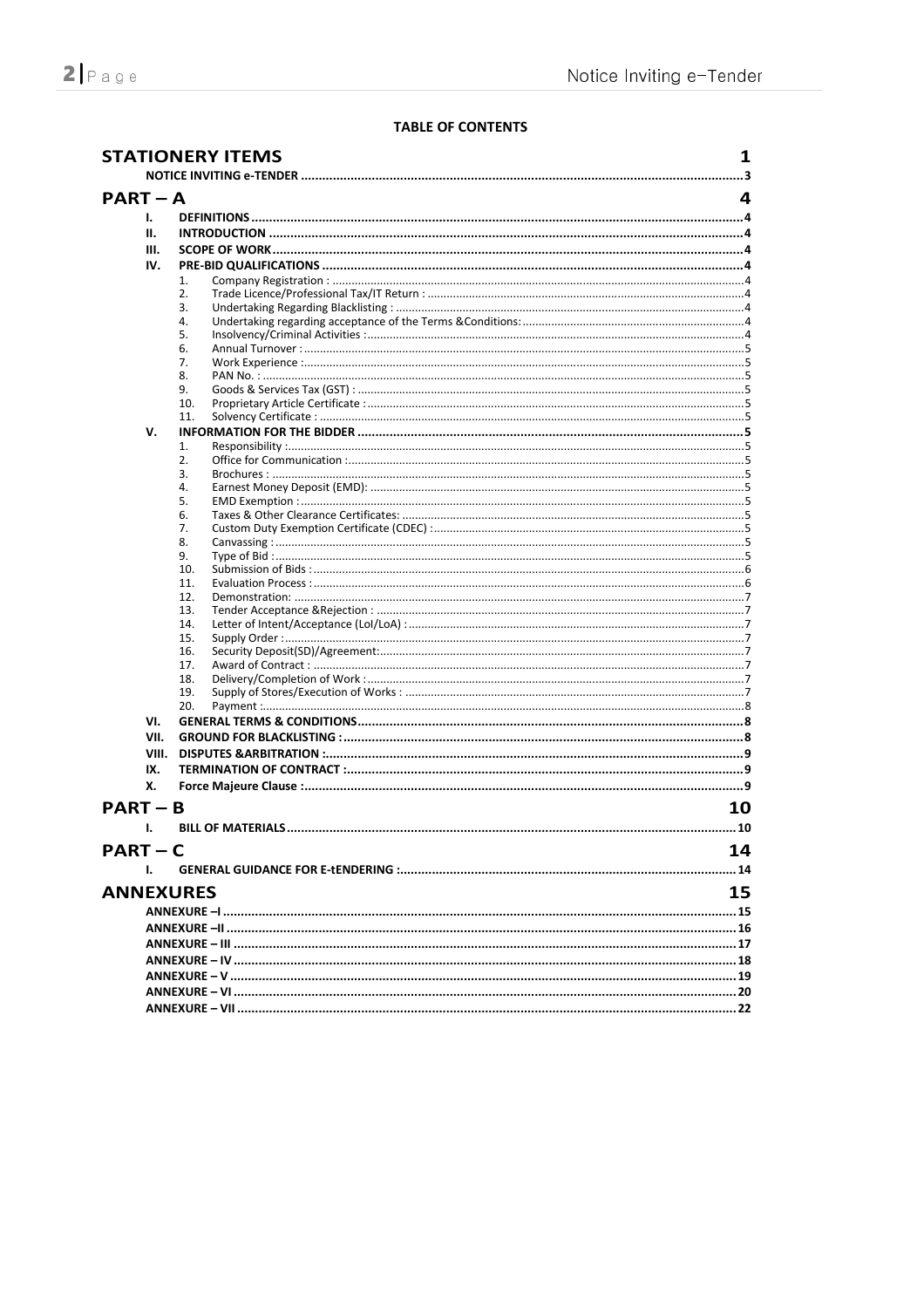Re-e-Tenders are invited by the Commissioner of Police, Kolkata from the Bonafide Dealers/ Manufacturers/Traders/Registered SSI Units/Industrial Undertakings/Organizations own and managed by Govt. based Medium and Large Scale units for supply of Stationery items for the use of Kolkata Police, for the year 2022-23.

The detailed e-Tender document can be downloaded from https://wbtenders.gov.in. Bidder has to submit their bid correctly duly digitally signed in this portal online. Necessary link may also be followed at Kolkata Police Official website – http://www.kolkatapolice.gov.in.

| <b>Name of Work</b>                                         | Re-e-Tender for the procurement of Stationery items for use of    |                      |  |  |  |
|-------------------------------------------------------------|-------------------------------------------------------------------|----------------------|--|--|--|
|                                                             | Kolkata Police for the year 2022-23                               |                      |  |  |  |
| Quantity                                                    | As per NIT.                                                       |                      |  |  |  |
| <b>Estimated Cost</b>                                       | Rs. 68,00,000/(Rupees Sixty eightlakh) only (Approx)              |                      |  |  |  |
| <b>Earnest Money Deposit</b>                                | Rs. 1,36,000/-(Rupees One lakh thirty six thousand ) only through |                      |  |  |  |
|                                                             | online submission. No alternative will be accepted.               |                      |  |  |  |
| <b>Date of Uploading of NIT Documents</b>                   | 14.06.2022at 17.00 hrs.                                           |                      |  |  |  |
| <b>Online (Publishing Date)</b>                             |                                                                   |                      |  |  |  |
| <b>Documents Download start Date &amp; Time</b><br>(Online) | 14.06.2022 at 17.00 hrs.                                          |                      |  |  |  |
| <b>Bid submission Start Date &amp; Time</b>                 | 16.06.2022 at 17.00 hrs.                                          |                      |  |  |  |
| (Online)                                                    |                                                                   |                      |  |  |  |
| <b>Documents Download End Date (Online)</b>                 | 01.07.2022 at 15.00 hrs.                                          |                      |  |  |  |
| <b>Bid submission Closing Date (Online)</b>                 | 01.07.2022 at 15.00 hrs.                                          |                      |  |  |  |
| <b>Technical Bid opening Date &amp; Time</b>                | 05.07.2022 at 12.00 hrs.                                          |                      |  |  |  |
| <b>Sample Demonstration Date &amp; Time</b>                 | To be intimated later.                                            |                      |  |  |  |
| Type of Bid                                                 | Two bid systems (Technical & Financial Bid).                      |                      |  |  |  |
| Delivery Period                                             | 10 daysfrom the date of issuance of Work/Supply Order.            |                      |  |  |  |
| Validity of Offers                                          | 365 daysfrom the date of opening of Financial Bid.                |                      |  |  |  |
| <b>Tender Opening Location</b>                              | Office of the Commissioner of Police, Kolkata.                    |                      |  |  |  |
|                                                             | 18, Lalbazar Street, Kolkata - 700001.                            |                      |  |  |  |
|                                                             | For Tender related query :-                                       |                      |  |  |  |
|                                                             | H.ATender Section -                                               |                      |  |  |  |
|                                                             | 18, Lalbazar street,                                              |                      |  |  |  |
|                                                             | Kolkata - 700 001.                                                |                      |  |  |  |
|                                                             | (Ground floor of Kolkata Police Hqrs.)                            | On any working day   |  |  |  |
|                                                             | Phone: (033) 2250 5048/22141787                                   | during office hours  |  |  |  |
| <b>Contact Details -</b>                                    | For Sample related query :-                                       | (10:00 hrs. to 17:30 |  |  |  |
|                                                             | H.A, Forms & Stationery Section -                                 | hrs.)                |  |  |  |
|                                                             | 18, Lalbazar street,                                              |                      |  |  |  |
|                                                             | Kolkata - 700 001.                                                |                      |  |  |  |
|                                                             | (1st floor of Traffic Building, Lalbazar)                         |                      |  |  |  |
|                                                             | Phone: (033) 2250 5041                                            |                      |  |  |  |
|                                                             | e-Mail - tendersection@kolkatapolice.gov.in                       |                      |  |  |  |

Bidders are requested to read the instruction carefully before submission of e-Tender.

Sd/ for Commissioner of Police, Kolkata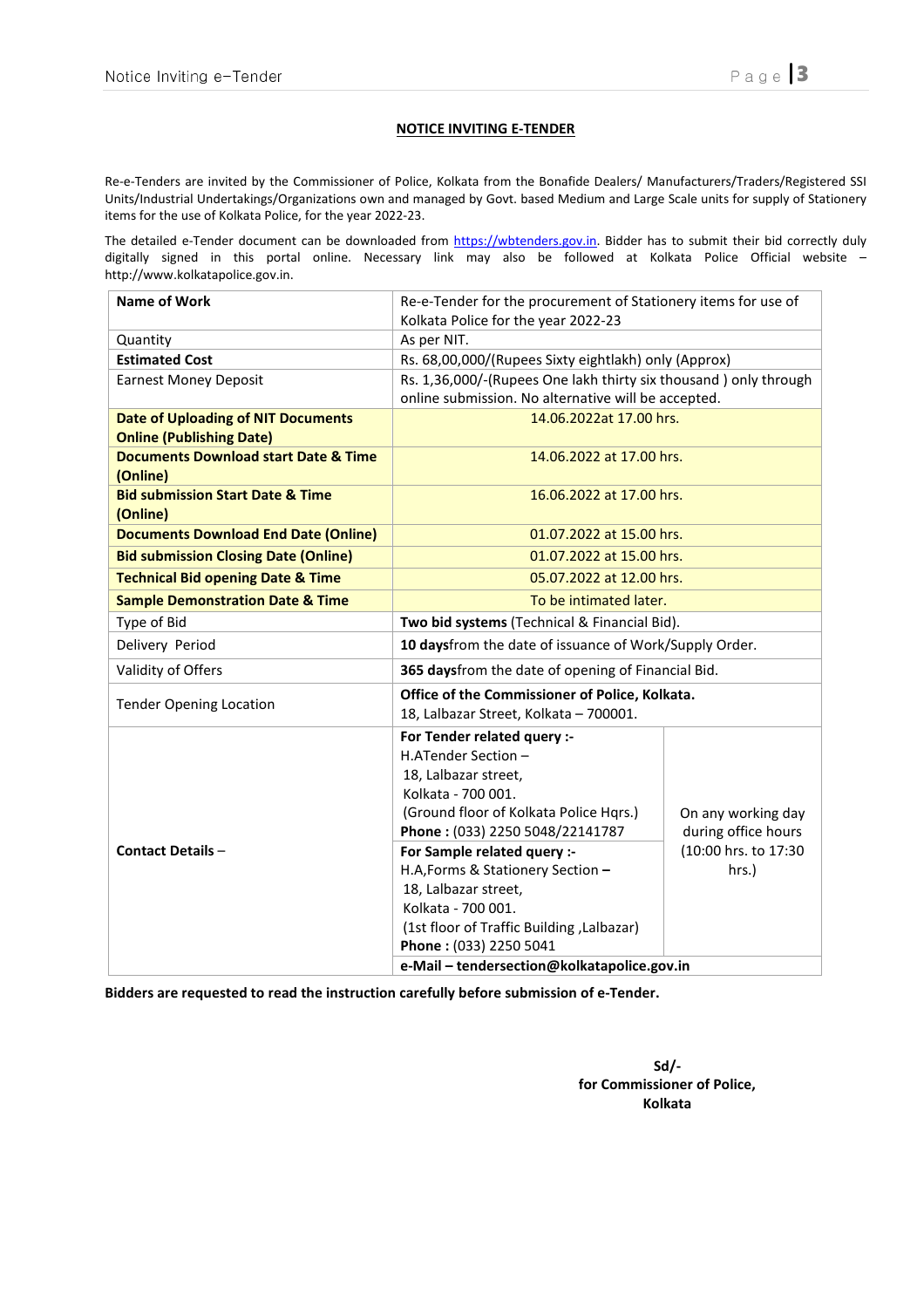# PART – A

#### I. DEFINITIONS

- i) **"Bidder"** means a bidder/firm/agency who has responded to this Tender Document by submitting his Technical and Financial Proposal.
- ii) "Contract" means the contract signed between the Kolkata Police and the successful bidder pursuant to the tender document herein.
- iii) "Contract Price" means the price to be paid to the Contractor for providing the intended solution, in accordance with the Contract.
- iv) "Contractor" means the successful Bidder whose bid to perform the Contract has been accepted by Kolkata Police and is named as such in the Letter of Intent (LoI)/Letter of Acceptance (LoA).
- v) "Government" means the Government of West Bengal.
- vi) "Party" means Kolkata Police or the Contractor, as the case may be, and "Parties" means both of them.
- vii) "Services" means the work to be performed by the contractor including the supply of related accessories, transportation, insurance, customization, commissioning, training, technical support, maintenance, repair, and other services necessary for proper operation of the intended equipment to be provided by the contractor and as specified in the Contract.

#### II. INTRODUCTION

 Re-e-Tender for the procurement of Stationery items for use of different Offices of Kolkata Police for the year 2022-23

### III. SCOPE OF WORK

Supply of Stationery items to the different offices of Kolkata Police as per indent issued time to time.

### IV. PRE-BID QUALIFICATIONS

### 1. Company Registration :

The responding Bidder should be registered under statutes of India. The organization should be of repute and be incorporated/registered in India.

#### 2. Trade Licence/Professional Tax/IT Return :

The responding Bidder should have valid Trade Licence issued by the competent authority for similar type of works and also valid Professional Tax Certificate & Income Tax Clearance Certificate.

#### 3. Undertaking Regarding Blacklisting :

- a) The bidder should not have been blacklisted by any Central/State Government/Public Sector Undertaking for the tendered item and/or any other item. An undertaking in this regard should be submitted by the bidderin the form of affidavit (Annexure-III), otherwise the bid shall be summarily rejected.
- b) If the selected firm is found/detected Blacklisted by any Central/State Government/Public Sector Undertaking (for the tendered item or any other item) at any stage of procurement process, the acceptance of the selected firm and/or the supply order etc., if issued would be treated as cancelled and the contract in whole will be terminated with immediate effect without any intimation to the concerned firm.
- c) In this case the EMD/SD will be forfeited and the Commissioner of Police, Kolkata reserves the right to initiate the proceedings against the selected vendor. In this regard, the Commissioner of Police, Kolkata reserves the right to select the second lowest (L2) vendor for supply of the tendered item. The decision taken by Kolkata Police authority in the matter will be treated as full & final in this regard. The bidders will have to furnish an undertaking in this matter in the form as given in Annexure-III.

# 4. Undertaking regarding acceptance of the Terms &Conditions:

The bidders shall have to submit an undertaking regarding acceptance of the Terms & Conditions of the NIT in Annexure-I.

# 5. Insolvency/Criminal Activities :

In case of partnership/other firm –

- a) None of the partners/owner should be insolvent, in receivership, bankrupt or being wound up and their affairs are not being administered by the Court or a judicial officer, their business activities have not been suspended and subjected to any legal proceedings.
- b) None of the partners/owner should have been convicted of any criminal offence related to professional conduct or of the making of false statement or misrepresentation as to their qualifications.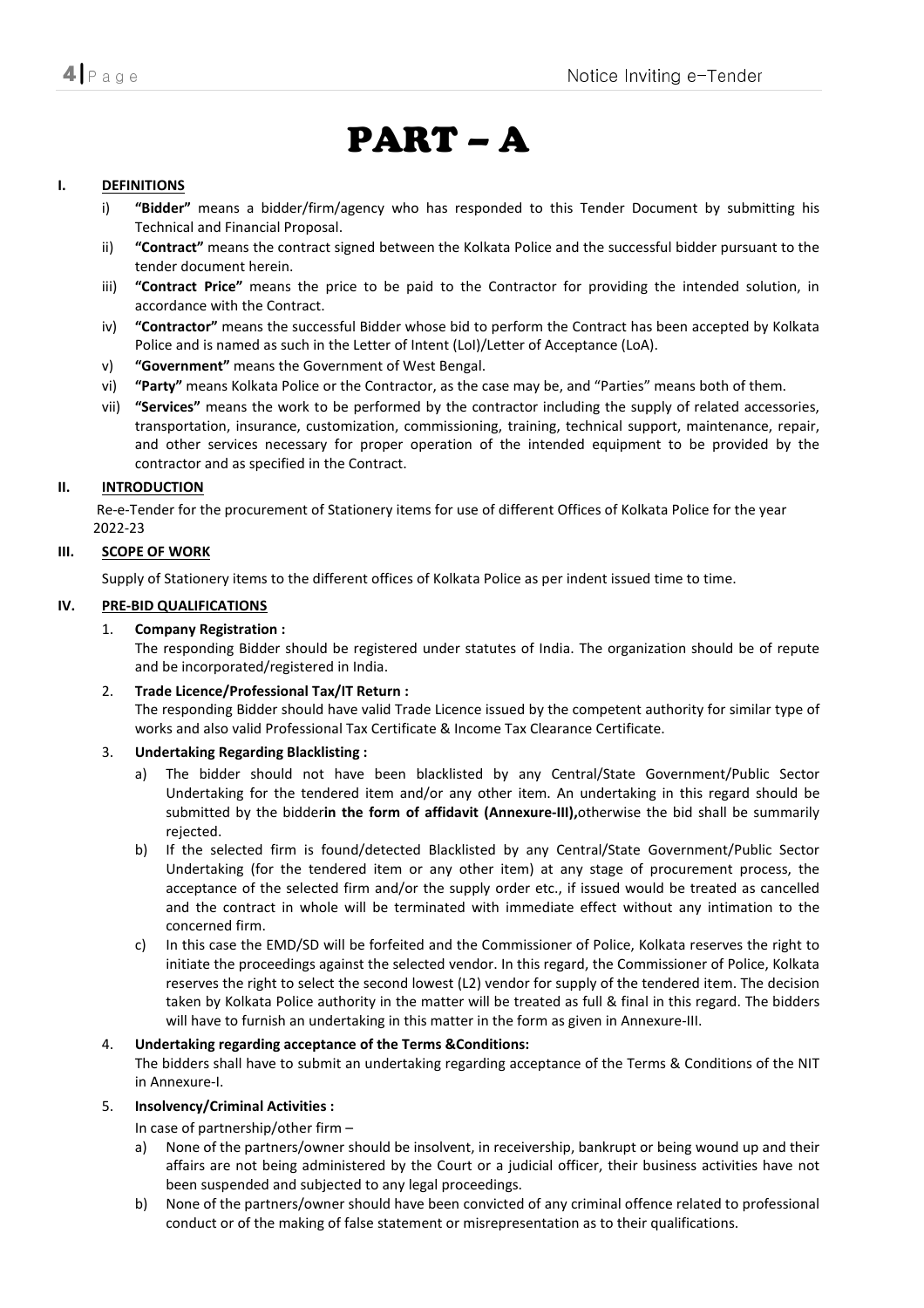- c) The act of the breach of performance of the contract by any of the partners shall be binding on the firm.
- d) The bidder shall be construed to mean the prime bidder and all clauses as are applicable to a bidder shall also be applicable to the prime bidder.

### 6. Annual Turnover :

The bidder is to have had an Annual Turnover of Rs. 20.00 Lakh only for the last financial year. A Certificate from Chartered Accountant should be attached stating the annual turnover.

# 7. Work Experience :

The Bidder is to have experience in the relevant field for at least last 3 (three) years.

# 8. PAN No. :

The bidder should have in its name PAN (Permanent Account Number) with Income Tax authority in India.

9. Goods & Services Tax (GST) : The bidder should have Goods & Services Tax Identification Number (GSTIN) in India in its name.

### 10. Proprietary Article Certificate :

In case the bidder is OEM i.e. Manufacturing Units, he will have to submit authentic documents/Propriety Article Certificate.

### 11. Solvency Certificate :

The Bidder is desirable to submit a Solvency Certificate from a Nationalize Bank/CA.

# V. INFORMATION FOR THE BIDDER

### 1. Responsibility :

It is the responsibility of the Bidders tosubmit the bid in the formats given and as per the terms & conditions of the tender documents. In the event of any doubt regarding the terms & conditions/ formats, the bidder concerned may seek clarifications from the authorized offices of Kolkata Police mentioned on Page.3 of this document. If required Kolkata Police may issue corrigendum during this tender period.

### 2. Office for Communication :

The Bidder is desirable to have an office in West Bengal and service delivery centre at Kolkata. The Bidder should mention in detail their support infrastructure including Address, Contact Phone No.,FaxNo.,e-Mail ID etc. and modalities by which fast response to maintenance calls and minimum downtime will be ensured.

# 3. Brochures :

Scan copy Brochures (Product Catalogue) of the item(s) must be uploaded in the e-Tender portal.

# 4. Earnest Money Deposit (EMD):

Intending bidder has to deposit the Earnest Money Rs. 1,36,000/- (Rupees One lakh thirty six thousand) only through online submission. No alternative will be accepted. **Annexure-II** may be referred for this purpose.

#### 5. EMD Exemption :

Firms registered as a Small Scale Industry/MSME/NSIC/C&SSI Department, West Bengal may, however, be exempted from depositing Earnest Money on production of satisfactory documents in support of their claim.

#### 6. Taxes & Other Clearance Certificates:

- a) All bidders shall have to submit copy of the valid Trade License, GSTIN and Professional Tax along with tender on West Bengal e-Tender portal. Tenders received without such certificates will not be considered.
- b) Any claim of GST or any other prevalent Taxes &Duties, if applicable, should be clearly mentioned against the rate of item. The amount of such taxes & duties, if required should be shown separately.

# 7. Custom Duty Exemption Certificate (CDEC) :

Custom Duty Exemption Certificate (CDEC) is to be obtained from Ministry of Home Affairs Govt. of India for imported item, the payment of Customs Duty/GST etc., whether to be required or not, should be expressly mentioned. Rate should be quoted including CDEC, if applicable. The final rate of the item may be accepted without Custom Duty subject to submission of CDEC by Kolkata Police at the time of supply of the item.

#### 8. Canvassing :

Any attempt of canvassing on the part of the bidders will render their tender liable to rejection summarily.

# 9. Type of Bid :

The tender shall comprise of two bid systems namely – (i) Fee/PreQual/Technical& (ii) Finance, which the bidders have to submit separately through the portal https://wbtenders.gov.in online.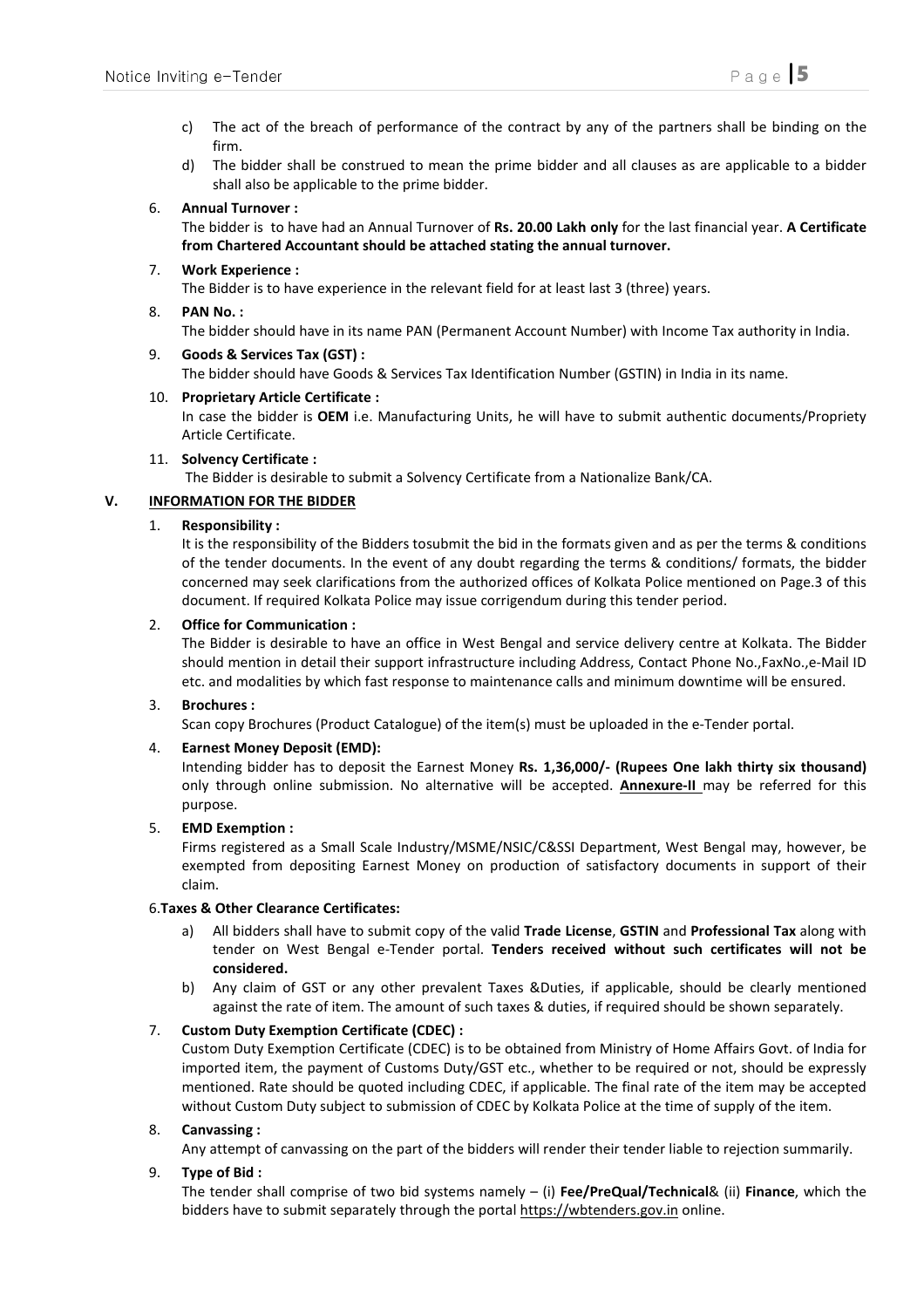# 10. Submission of Bids :

Tenders are to be submitted online within the prescribed date & time using the Digital Signature Certificate (DSC).

- A) Technical Proposal Scanned documents (.PDF) will have to be uploaded under the cover named "Fee/PreQual/Technical"containing the following folders :
	- i) EMD/Exemption Certificate (i.e. proof of RTGS/NEFT or SSI/NSIC/MSME certificates),
	- ii) NIT (i.e. scanned copy of NIT duly signed with company stamp),
	- iii) Technical Documents (i.e. Compliance of Technical Specifications, Product Catalogue/Brochure etc.),
	- iv) Other Important Documents (OID)-The following documents must be uploaded, otherwise bids could not be submitted online :

| SI.<br>No.                                                            | Category<br><b>Name</b> | <b>Sub-Category</b><br><b>Description</b>                                                                                      | Detail(s)                                                                                                                                                                                                          |
|-----------------------------------------------------------------------|-------------------------|--------------------------------------------------------------------------------------------------------------------------------|--------------------------------------------------------------------------------------------------------------------------------------------------------------------------------------------------------------------|
| IA.                                                                   |                         | Certificate(s) Certificate(s)                                                                                                  | $\bullet$ GSTIN.<br>$\bullet$ PAN.<br>• Latest P Tax (Challan)<br>• Latest I.T Return Acknowledgement.                                                                                                             |
| lB.                                                                   | Company<br>Detail(s)    | Company Detail                                                                                                                 | • Proprietorship Firm (Trade License)<br>• Partnership Firm (Partnership Deed, Trade License)<br>• Ltd. Company (Incorporation Certificate, Trade License)<br>• Society (Society Registration Copy, Trade License) |
| IC.                                                                   | Credential              | Credential                                                                                                                     | Documents of Credential in the form of work completion<br>certificates & payment certificates of executing similar nature of<br>works done which is applicable for eligibility in this tender.                     |
| Financial<br>ID.<br>Financial<br>Information<br>for the last one year |                         | Latest Turnover duly Certified By C.A for the last one year/<br>Latest Profit & Loss A/C & Balance Sheet duly Certified By C.A |                                                                                                                                                                                                                    |
| IE.                                                                   | Undertaking             | Undertaking reg.<br>Blacklisting/Accepta<br>nce of T&C                                                                         | • Undertaking regarding blacklisting t as per Annexure $-$ III.<br>• Undertaking regarding acceptance of Terms & Conditions of<br>NIT as per Annexure $-1$ .                                                       |

- v) Other Documents (i.e. documents not submitted in Sl. No. IV),
- vi) Checklist (as per Annexure VII).

# B) Financial Proposal –

Financial bid should be uploaded under the cover named "Finance" containing the folder BOQ..

- a) The bidder is to quote the rate online through computer in the space marked for quoting rate in the BoQ. The base price (rate per unit) shall be quoted in the space earmarked for the same. Tax and duties shall have to be mentioned separately in the columns provided for the purpose.
- b) Only downloaded copy of the above document is to be uploaded duly digitally signed by the bidder.

# 11. Evaluation Process :

#### A) Opening of Technical Proposal –

- i) A Committee comprising of senior officers of Kolkata Police will open and assess the Technical bid of the Tender.
- ii) Cover for technical documents will be opened. Decrypted (transformed into readable formats) documents will be downloaded & handed over to the "Tender/Technical Committee".If there is any deficiency in the documents the tender will summarily be rejected.
- iii) Bidders are requested to remain present with the identical hard copies of the documents which were uploaded by them at the time of submitting of the bid personally on the day of opening of Technical Bid so that those can be checked in case of any confusion such as illegibility.
- iv) During evaluation the committee may summon the bidders & seek clarification/ information or additional documents or original hard copy of any of the documents already submitted.
- v) If any bidder fails to produce the original hard copies of the documents on demand of the "Tender Committee" within a specified time frame and if any deviation is detected in the hard copies from the uploaded soft copies, it may be treated as submission of false documents by the bidder and action may be referred to the appropriate authority for prosecution as per relevant law.

vi)Summary list of technically qualified bidders will be uploaded online.

#### B) Opening of Financial Proposal –

The Financial bids of technically qualified bidders only will be considered for financial bid evaluation. Lowest financial bid will be designated as L1. Second lowest as L2 and so on.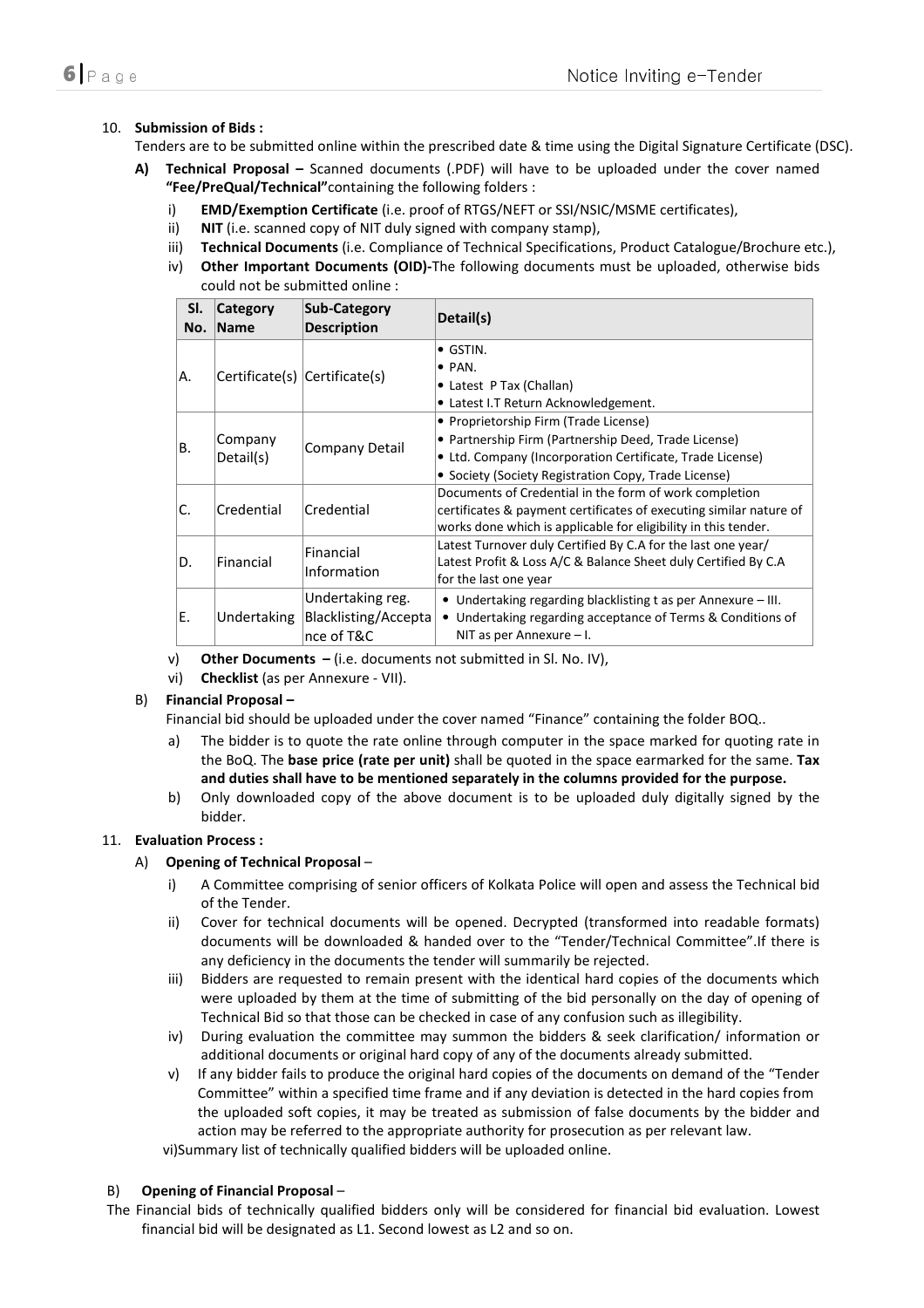# 12. Demonstration:

The demonstration of the item will have to be arranged by the bidder before the Tender committee during technical/sample evaluation on a convenient date after opening of the technical bid in which participation of bidders with sample is mandatory. If any or all the items are not found suitable and/or up to the mark by the members of the Tender Committee, the same shall be liable to be rejected. The decision of Tender Committee and/or any other Committee constituted for the purpose will be taken as final. The bidder is liable for the cost of item/product of demonstration and the Commissioner of Police Kolkata will never accept the demonstrated items for his own purpose at the time of delivery.

# 13. Tender Acceptance &Rejection :

The following considerations shall be taken into account while evaluating the bids –

- i) Whether the goods and services offered are as per the requisite tender specifications in the document.
- ii) Whether the bidder has submitted all the information/documents as required to be submitted along with the Bid.
- iii) Bidders with variance/contradiction between Technical Bid and Financial Bid will be liable for rejection.
- iv) Bidders submitting incomplete information, subjective and conditional offers as well as partial offers will be liable for rejection.
- v) Tenders with the Technical Bid not containing EMD amount/EMD exemption certificates will be summarily rejected.
- vi) In addition to the above rejection criteria, if there is non-compliance of any of the other clauses of this Tender Document, the tender is liable for rejection.

# 14. Letter of Intent/Acceptance (LoI/LoA) :

- 5) On completion of e-Tender formalities, Letter of Intent (LoI) / Letter of Acceptance (LoA) will be issued in favour of the Contractor(L1).
- ii) The instant e-tender accepted rate of the tendered items will remain valid for 01 (one) year from the date of issuance of LoI/LoA.
- iii) Commissioner of Police, Kolkata reserves the right for placement of supply order at any time during the validity period of the tender and the contractor will be bound to execute the work as per accepted rate.

# 15. Supply Order :

Supply order will be issued subsequently as per requirement after completion of required formalities.

# 16. Security Deposit(SD)/Agreement:

- i) The selected contractor shall have to deposit a sum equivalent to 3% of the total value of the Supply Order (excluding admissible Taxes/GST) as Security Deposit in the form of Bank Guarantee/Bank Deposit Receipt, National Savings Certificate issued by the Post Office (P.O.) duly pledged in favour of the Commissioner of Police, Kolkata or in a Savings Bank Pass Book pledged to the Commissioner of Police, Kolkata or in Government Securities endorsed to the Commissioner of Police, Kolkata or FDR (of Nationalized Bank) valid till the expiry of supply period of the tendered items and to furnish an undertaking in the prescribed form (Annexure-IV)and also to execute an agreement before the issuance of the Supply Work Order failing which the Letter of Acceptance (LoA)/Work Order may liable to be cancelled.
- ii) The Security Deposit will be released after completion of the whole project i.e. after satisfactory completion of the warranty period. Security Deposit will not carry any interest.
- iii) In the event of the contractor fails to make Security Deposit, Commissioner of Police, Kolkata may, at his discretion, forfeit the earnest money lodged with this tender and cancel the LoI/LoA.

# 17. Award of Contract :

The Award of Contact will be notified through West Bengal e-Tender portal.

# 18. Delivery/Completion of Work :

The delivery/completion of work period shall in no case exceed a period of 10days of the issuance of Supply Order. The Commissioner of Police reserve the right to extend the delivery period against any satisfactory reason thereafter.

#### 19. Supply of Stores/Execution of Works :

The Contractor shall be liable to supply/execute the tendered item as per agreement mutually agreed upon against placement of order of supply from time to time by the Commissioner of Police, Kolkata within the time specified in the respective order. The Commissioner of Police, Kolkata reserves the right for placement of Supply/Firm Order at any time during the validity period of the LoI and the Contractor is bound to supply the tendered item as per accepted rate of the respective tender.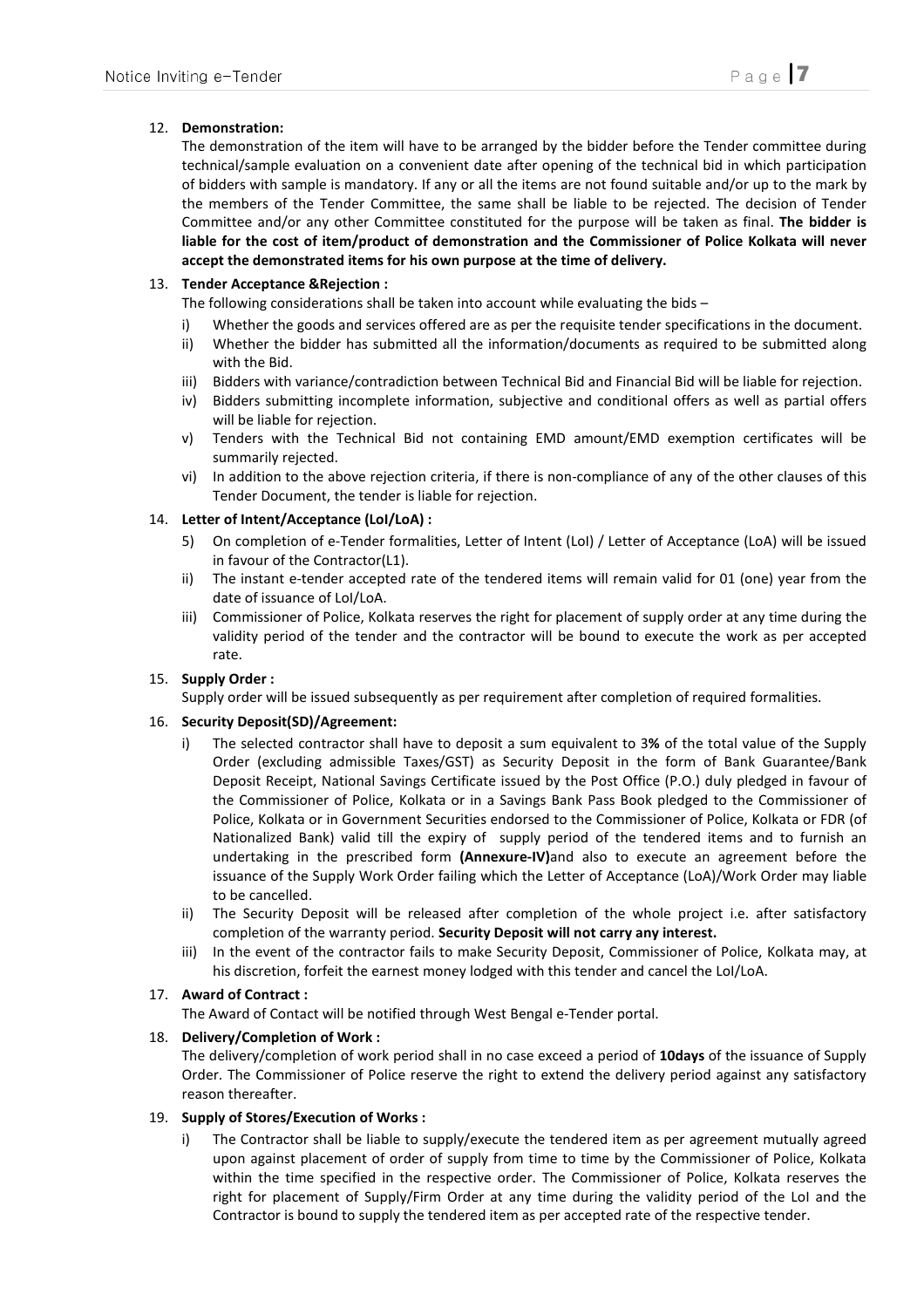- ii) If the Contractor by any cause, other than his own neglect or default, be prevented or delayed from supplying items/goods as aforesaid, the periods provided in clause may be extended by the Commissioner of Police, Kolkata on being satisfied that reasonable grounds exist for such delay.
- iii) The Contractor shall provide, at his own expense, all relating to transport, packing, coolie hire charges etc. as will be necessary for the due performance of the contract. No claim on these accounts shall be entertained.
- iv) Random Testing of the delivered items will also be done at the time of Acceptance.

### 20. Payment :

The process of payment will be initiated only after receiving a satisfactory certificate by the Acceptance Committee to be formed for this purpose after completion of supply.

### VI. GENERAL TERMS & CONDITIONS

- 1) It should be noted that the Contractor will be selected purely on "PROVISIONAL BASIS".
- 2) Any attempt of canvassing on the part of a bidder will render his tender liable to rejection summarily.
- 3) The Commissioner of Police, Kolkata reserves the right to accept any bid, and to annul the bid process and reject all bids at any time, without assigning any reason, prior to placement of supply order/ signing of contract, without thereby incurring any liability to the affected Bidder or any obligation to inform the affected Bidder of the grounds thereof.
- 4) This contract shall not be sublet either wholly or partly without the written permission of the Commissioner of Police, Kolkata and on breach of this provision the Commissioner of Police, Kolkata may cancel the contract and forfeit the Security Deposit and the Contractor shall have no claim for loss thereby resulting to him on any account whatsoever.
- 5) Any breach by the Contractor of any of the terms of the contract, the Commissioner of Police, Kolkata may, in addition to recovering any loss to sustain, terminate the contract on seven (07) days notice to the Contractor. The decision of the Commissioner of Police, Kolkata shall be the final on all questions as to the extent, meaning or construction of the said schedule or any descriptions, prices or other matters therein.
- 6) In the event of failure to supply the articles/execute the work according to approved commodities/ samples as agreed upon by the Contractor, the contract will be stand as cancelled.
- 7) The Commissioner of Police, Kolkata reserves the right to revise the quantity of the tendered article/item as per requirement and/or availability of fund within the validity period of tender which is 1(one) year.
- 8) The Commissioner of Police, Kolkata may accept the tender in respect of all the items tendered for, or any of them, or any part of all or any of them, by notifying the Contractor accordingly and the tender shall thereupon be considered as a tender for the quantity so accepted.
- 9) The Commissioner of Police, Kolkata reserves the right to invoke and/or cancel the Supply/Firm Order, if situation so warrants or the terms and conditions are not complied with, without assigning any reason thereto.

# VII. GROUND FOR BLACKLISTING :

#### a) At the stage of competitive bidding – on the ground of :

- i) Submitting false documents as far as the eligibility criteria are concerned,
- ii) Submission of bid which involves concealment/suppression of facts in the bids in order to influence the outcome of eligibility screening or any other stage of open bidding.
- iii) Unauthorized use of one's name or the name of any other firm for the purpose of bidding,
- iv) Withdrawal of a bid, or refusal to accept an award, or enter the contract with the Govt. without justifiable cause, after he had been adjudged as having submitted the lowest responsive bid,
- v) Refusal or failure to post the required performance security within the prescribed time, as indicated in the detailed tender notice.
- vi) Refusal to clarify in writing its Bid during post qualification within the prescribed period as contained in the detailed tender notice from receipt of the request for clarification.
- vii) Any documented unsolicited attempt to unduly influence the outcome of bidding in his favour,
- viii) All other acts that tend to defeat the purpose of competitive bidding which is contrary to financial rules of the Government e.g. habitual withdrawing from bidding except valid reasons, not complying with the requirements during bid evaluation.

# b) At the stage of contract implementation – on the ground of :

i) Failure on the part of the firm to supply items as per Supply Order/Work Order due solely to his fault or negligence within the prescribed period as mentioned in the detailed tender notice.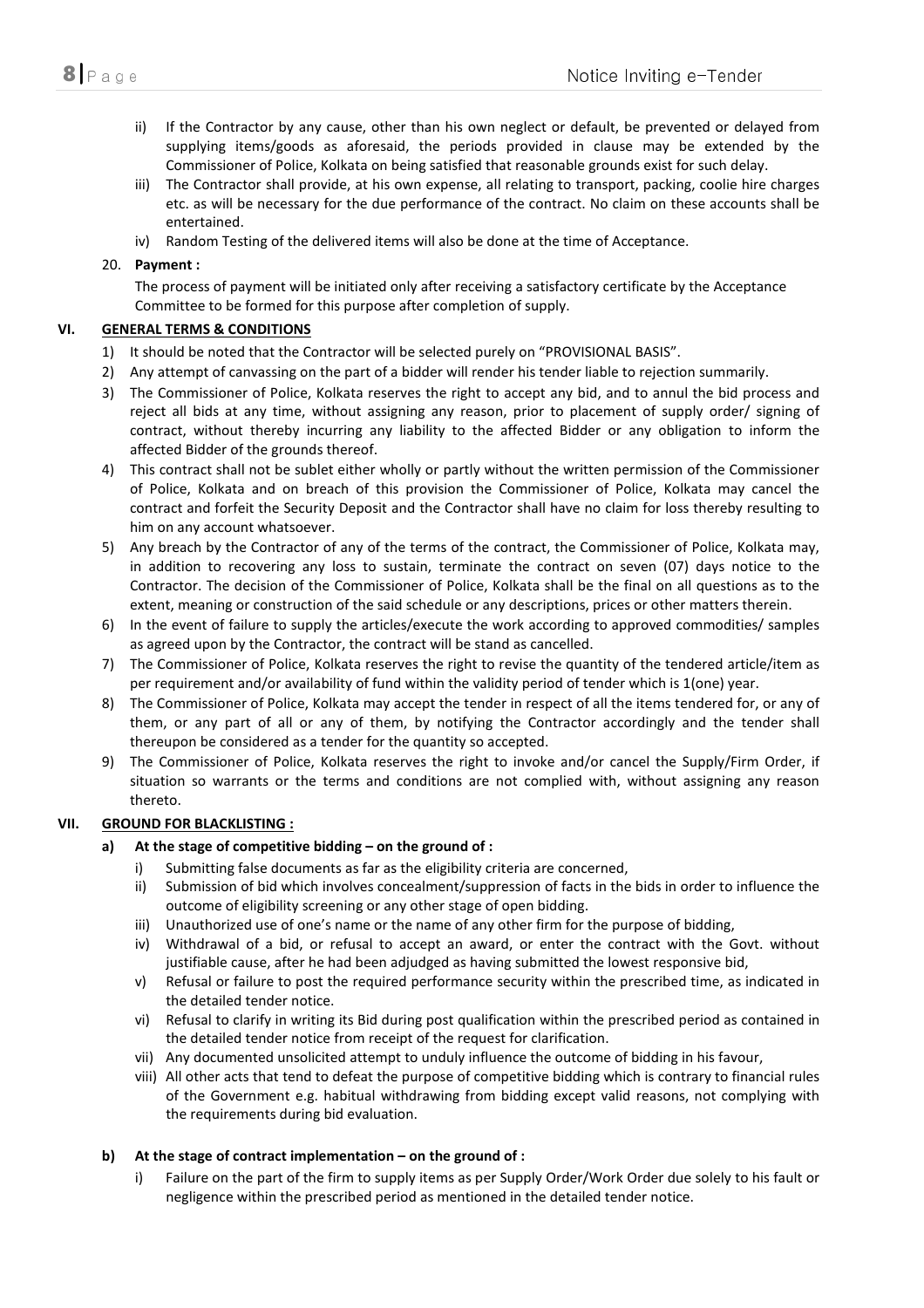- ii) Failure to fully and faithfully comply with the contractual obligations without valid cause or failure to comply with any written lawful instruction of the procuring entity or its representative(s) pursuant to the implementation of the contract.
- iii) Assignment and sub-contracting of the contract or any part thereof
- iv) Unsatisfactory progress in the delivery/execution of goods/items/work in case of procurement,
- v) Supply of inferior quality of goods/service/work, as per accepted specification/sample/specimen of item(s).
- vi) Any other reason, which the procuring entity deems it logical to include in the contract, duly agreed by the Contractor.
- vii) Failure of supply/execute within the stipulated period of time to be mentioned in the supply order/work order.

#### VIII. DISPUTES &ARBITRATION :

In case of any dispute or differences, relating to the terms of this agreement, the said dispute or difference shall be referred to the sole arbitration of Commissioner of Police, Kolkata or any other person appointed by him. The decision of the arbitrator shall be final and binding on both the parties. In the event of such arbitrator to whom the matter is referred to vacates his office on resignation or otherwise or refuses to do works or neglecting his work or being unable to act as arbitrator for any reason whatsoever, the Commissioner of Police, Kolkata shall appoint another person to act as arbitrator in the place of outgoing arbitrator and the person so appointed shall be entitled to proceed further with the reference from the stage at which it was left by the predecessor. The Bidder will have no objection in any such appointment on the ground that arbitrator so appointed is employee of Kolkata Police. The adjudication of such arbitrator shall be governed by the provision of the Arbitration and Conciliation Act, 1996, or any statutory modification or re-enactment thereof or any rules made thereof. The arbitration shall be held within the jurisdiction of Hon'ble High Court of Calcutta.

#### IX. TERMINATION OF CONTRACT :

Kolkata Police may without prejudice to any other remedy or right of claim for breach of contract, terminate the contract in whole or in part by giving a notice of not less than 30 days to the contractor :

- a) If the contractor (Bidder) materially fails to render any or all the services within the time period(s) specified in the contract or any extension thereof granted by Kolkata Police in writing and fails to remedy its failure within a period of thirty (30) days after receipt of the default notice form Kolkata Police.
- b) If the contractor in the judgment of Kolkata Police has engaged in corrupt or fraudulent practices in competing or in executing the contract.

#### X. FORCE MAJEURE CLAUSE :

The Bidder shall not be liable for forfeiture of its performance security, liquidated damages or termination for default, if the delay in performance or other failure to perform its obligations under the contract is a result of an event of Force Majeure. For purposes of the clause, "Force Majeure" means an event beyond the control of the Bidder and not involving the Bidder's fault or negligence and not foreseeable. Such events may include wars or revolutions, fires, floods, epidemics, quarantine restrictions, freight embargoes etc.

 Sd/ for Commissioner of Police Kolkata (Kolkata ing Kolkata ing Kolkata ing Kolkata ing Kolkata ing Kolkata ing Kolkata ing Kolkata ing Kolka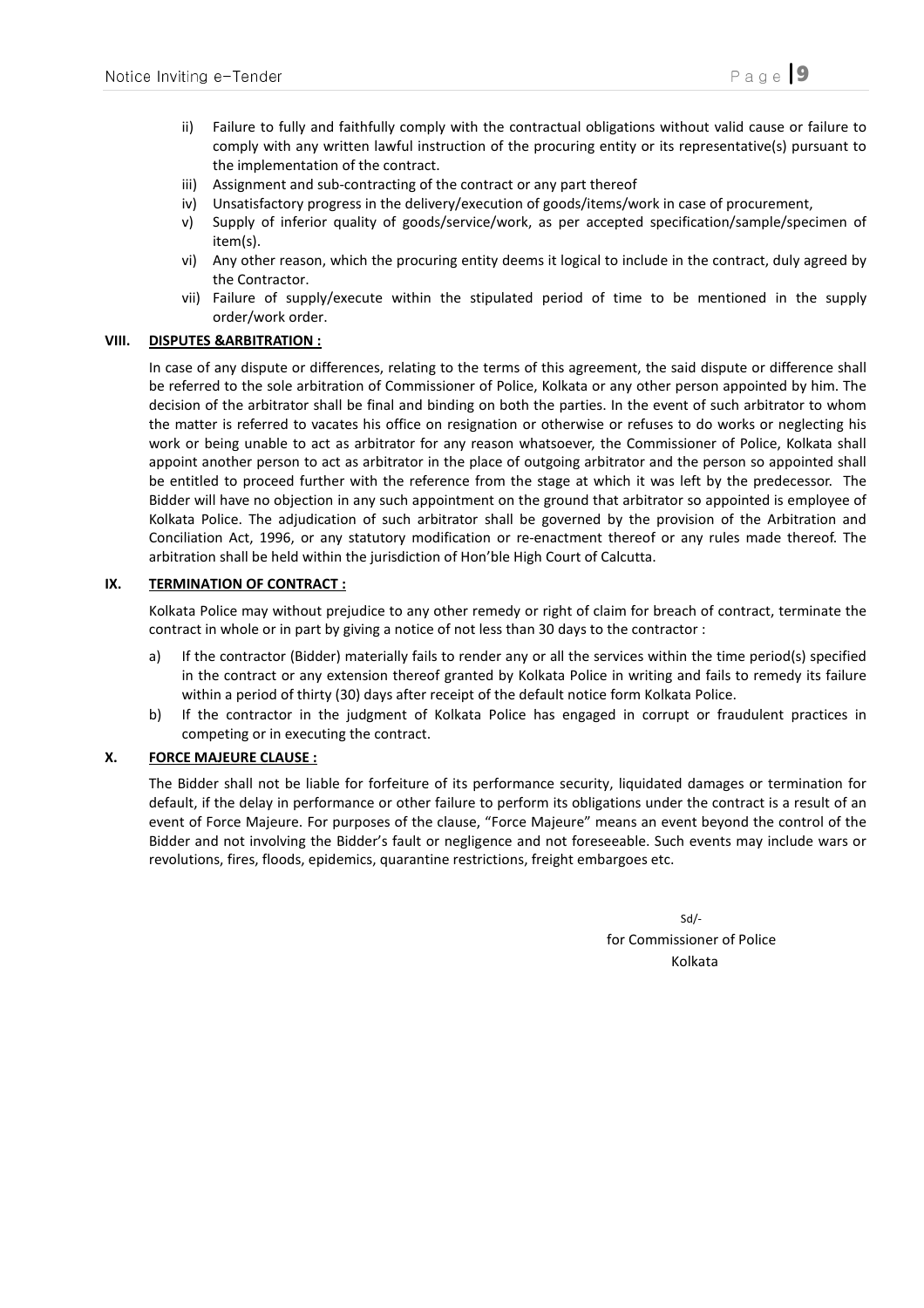# PART – B

# I. BILL OF MATERIALS

| Item<br>No.        | Name of Item                                                                                                     | <b>QTY</b>              | Unit           | Rate<br>Per Unit |   | GST Per   Rate Per Unit<br>Unit   Including GST |
|--------------------|------------------------------------------------------------------------------------------------------------------|-------------------------|----------------|------------------|---|-------------------------------------------------|
| $\mathbf{1}$       | $\overline{2}$                                                                                                   | $\overline{\mathbf{3}}$ | $\overline{4}$ | 5                | 6 | $\overline{7}$                                  |
| <b>XEROX PAPER</b> |                                                                                                                  |                         |                |                  |   |                                                 |
| 5                  | A4 Xerox Paper (SPECTRAM Brand), Size: A4, (210mm X 297mm) GSM: 75                                               |                         |                |                  |   |                                                 |
|                    | GSM, Weight:2.3 kg (Ream of 500 Sheet)<br>A4 Xerox Paper (SPECTRAM Brand/ Platinum Brand), Size: A4, (210mm X)   | 7500                    | Ream           |                  |   |                                                 |
| 5(a)               | 297mm)GSM: 70GSM, Weight: 2.1 kg (Ream of 500 Sheet)                                                             |                         |                |                  |   |                                                 |
| 6                  | A4 Xerox Paper (J. K. Brand), Size: A4 (21 cm X29.7 cm),                                                         | 10000                   | Ream           |                  |   |                                                 |
|                    | GSM: 75 GSM, Weight:2.34 kg, (Ream of 500 Sheet)                                                                 |                         |                |                  |   |                                                 |
| $\overline{7}$     | FS Xerox Paper(Copy Power Brand), Size: FS (21.5 cm X34.5cm), GSM: 75<br>GSM, Weight: 2.8 kg (Ream of 500 Sheet) | 3000                    | Ream           |                  |   |                                                 |
| 9                  | A3 Xerox paper(J.K. Copier Brand)                                                                                | 100                     | Ream           |                  |   |                                                 |
|                    | Siz: A3, (29.7 cm X 42 cm)                                                                                       |                         |                |                  |   |                                                 |
|                    | GSM:75 GSM, Weight:4.68 kg/Ream (Ream of 500 Sheet)                                                              |                         |                |                  |   |                                                 |
|                    | <b>DUPLICATING PAPER/TYPE/TISUE PAPER</b>                                                                        |                         |                |                  |   |                                                 |
| 11                 | Type Paper (Diplomat Brand or equivalent brand),                                                                 | 400                     | Ream           |                  |   |                                                 |
|                    | Size: FS, Grade: 45/47,                                                                                          |                         |                |                  |   |                                                 |
| 12                 | Tissue Paper (Diplomat Brand or equivalent brand)                                                                | 30                      | Ream           |                  |   |                                                 |
|                    | Size: FS, Grade: Weight: 1kg                                                                                     |                         |                |                  |   |                                                 |
|                    | <b>CONQUEST PAPER</b>                                                                                            |                         |                |                  |   |                                                 |
| 13                 | Conquest Paper (West Cost Brand or equivalent brand),<br>Size: 17" X 27", GSM: 70, Weight: 10.4 Kg               | 200                     | Ream           |                  |   |                                                 |
|                    | PAPER ROLL/ COMPUTER PAPER                                                                                       |                         |                |                  |   |                                                 |
|                    |                                                                                                                  |                         |                |                  |   |                                                 |
| 16                 | Thermal Paper Roll, POS 5525STD,                                                                                 | 10000                   | Piece          |                  |   |                                                 |
| 17                 | Size- 55 mm X 43 mm (dia), Best quality paper<br><b>Adding Machine Roll,</b>                                     |                         |                |                  |   |                                                 |
|                    | 57 mm (W) X 68 mm dia, White adding paper roll                                                                   | 100                     | Piece          |                  |   |                                                 |
| <b>BOARD PAPER</b> |                                                                                                                  |                         |                |                  |   |                                                 |
| 20                 | Art Board Paper,                                                                                                 | 2000                    | Piece          |                  |   |                                                 |
|                    | Size: 22" X 28", GSM: 200 - 250, One side glossy assorted colour paper.                                          |                         |                |                  |   |                                                 |
| 21                 | Parl Board Paper,                                                                                                | 2000                    | Piece          |                  |   |                                                 |
|                    | Size: 22 " X 28", GSM: 200 - 250,                                                                                |                         |                |                  |   |                                                 |
|                    | <b>CARBON PAPER</b>                                                                                              |                         |                |                  |   |                                                 |
|                    | <b>BINDING REGISTER</b>                                                                                          |                         |                |                  |   |                                                 |
| 28                 | Big Kraft paper Cloth line Envelop(Printed),                                                                     | 500                     | <b>Bundle</b>  |                  |   |                                                 |
|                    | Size: 12.5" X 16.5" Paper: (Best Quality Kraft Paper),                                                           |                         |                |                  |   |                                                 |
|                    | GSM:80, special 12 ghora clothLine Envelop, (Rate for Bundle of 100pieces to be                                  |                         |                |                  |   |                                                 |
|                    | quoted, One side black ink printed as per given sample.                                                          |                         |                |                  |   |                                                 |
| 29                 | Big Cloth Envelop light Green Colour,                                                                            | 300                     | <b>Bundle</b>  |                  |   |                                                 |
|                    | Size: 12.5" X 16.5", Paper: Best Quality ledger paper,                                                           |                         |                |                  |   |                                                 |
|                    | GSM:90, special 12 ghora cloth line envelop,                                                                     |                         |                |                  |   |                                                 |
|                    | Rate for Bundle of 100pieces to be quoted,                                                                       |                         |                |                  |   |                                                 |
| 30                 | Medium Cloth Envelop light, Green Colour,                                                                        | 200                     | <b>Bundle</b>  |                  |   |                                                 |
|                    | Size: 11.5" X 9.5", Paper:Best Quality,                                                                          |                         |                |                  |   |                                                 |
|                    | GSM:90, Special 12 ghora cloth, Rate for Bundle of 100 pieces to be quoted,                                      |                         |                |                  |   |                                                 |
| 31                 | Small Cloth Envelop Light.Green colour.                                                                          | 200                     | <b>Bundle</b>  |                  |   |                                                 |
|                    | Size:11" X 5", Paper: Best quality ledger Paper),                                                                |                         |                |                  |   |                                                 |
|                    | GSM:90, Special 12 ghora cloth, Rate for Bundle of 100pieces to be quoted,                                       |                         |                |                  |   |                                                 |
| 32                 | White Envelop, (Big Size),                                                                                       | 100                     | <b>Bundle</b>  |                  |   |                                                 |
|                    | Size:10" X 14", GSM: 80                                                                                          |                         |                |                  |   |                                                 |
|                    | (Best quality white Paper), Rate for Bundle of 100pieces to be quoted,                                           |                         |                |                  |   |                                                 |
| 34                 | White Envelop, (Small Size),<br>Size: 7" X 5", GSM: 80                                                           | 200                     | <b>Bundle</b>  |                  |   |                                                 |
|                    | (Best Quality Paper), Rate for Bundle of 100 pieces to be quoted,                                                |                         |                |                  |   |                                                 |
| 35                 | Brown Envelop , (Big Size),                                                                                      | 500                     | Bundle         |                  |   |                                                 |
|                    | Size: 14" X 10", GSM: 80                                                                                         |                         |                |                  |   |                                                 |
|                    | (Best Quality Paper), Rate for Bundle of 100 pieces to be quoted,                                                |                         |                |                  |   |                                                 |
| 37                 | Brown Envelop, (Small Size),                                                                                     | 800                     | <b>Bundle</b>  |                  |   |                                                 |
|                    | Size: 7" X 5" GSM: 80                                                                                            |                         |                |                  |   |                                                 |
|                    | (Best Quality brown Paper), Rate for Bundle of 100pieces to be quoted,                                           |                         |                |                  |   |                                                 |
|                    | BALL PEN/ GEL PEN & BALL PEN REFILL/GEL PEN REFILL                                                               |                         |                |                  |   |                                                 |
| 41                 | Mitsubishi Pen with refill,                                                                                      | 1200                    | Piece          |                  |   |                                                 |
|                    | Mitsubishi Brand, Assorted Colour                                                                                |                         |                |                  |   |                                                 |
| 42                 | Linc Executive Gel Pen                                                                                           | 2000                    | Piece          |                  |   |                                                 |
|                    | SL-500, Assorted Colour                                                                                          |                         |                |                  |   |                                                 |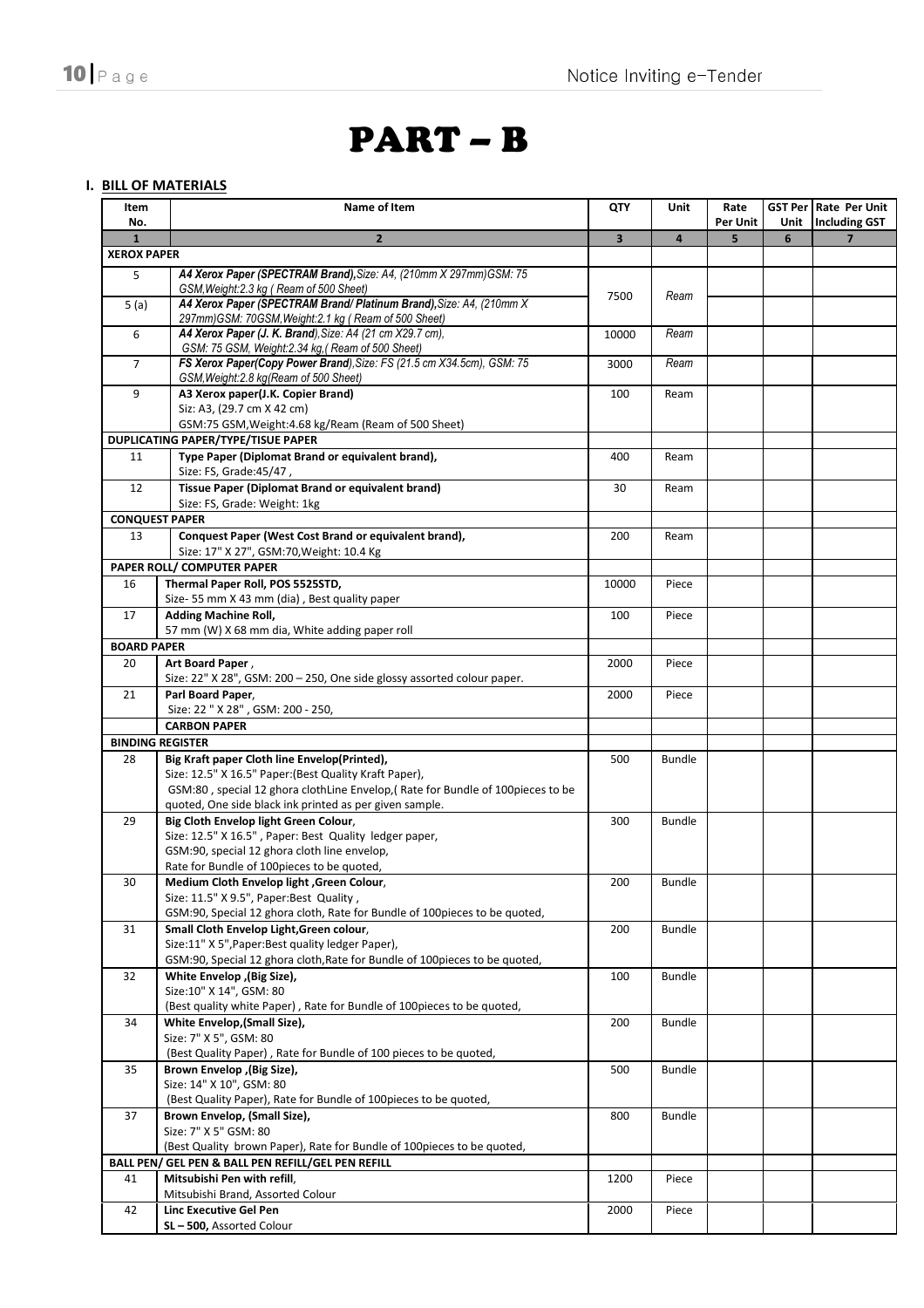| Item<br>No.           | Name of Item                                                                                                               | QTY                     | Unit   | Rate<br><b>Per Unit</b> |   | GST Per Rate Per Unit<br>Unit   Including GST |
|-----------------------|----------------------------------------------------------------------------------------------------------------------------|-------------------------|--------|-------------------------|---|-----------------------------------------------|
| $\mathbf{1}$          | $\overline{2}$                                                                                                             | $\overline{\mathbf{3}}$ | 4      | 5                       | 6 | $\overline{\mathbf{z}}$                       |
| 43                    | Linc Smart Gl Pen,                                                                                                         | 6000                    | Piece  |                         |   |                                               |
|                       | Assorted Colour,                                                                                                           |                         |        |                         |   |                                               |
| 45                    | Linc Smart Gl Pen Refill,                                                                                                  | 5000                    | Piece  |                         |   |                                               |
|                       | Assorted Colour,                                                                                                           |                         |        |                         |   |                                               |
| 49                    | Goldex Delta Pen,<br>Assorted Colour,                                                                                      | 12000                   | Piece  |                         |   |                                               |
| 53                    | Uni Ball Refill ((UM-1535),                                                                                                | 500                     | Piece  |                         |   |                                               |
|                       | Assorted colour                                                                                                            |                         |        |                         |   |                                               |
| 54                    | Sketch Pen Packet, Assorted Colour,                                                                                        | 35                      | Packet |                         |   |                                               |
|                       | Luxor'Brand                                                                                                                |                         |        |                         |   |                                               |
|                       | <b>STAPLER MACHINE</b>                                                                                                     |                         |        |                         |   |                                               |
| 61                    | Duplicating Ink, ' (Kores -4746' Brand)                                                                                    | 10                      | Piece  |                         |   |                                               |
|                       | Weight 400 gm, Black colour                                                                                                |                         |        |                         |   |                                               |
| 62                    | Type Ribbon Cotton(Black),<br>Super Fine cotton, Size 13mm X10mtrs, 'KORES Brand'                                          | 10                      | Piece  |                         |   |                                               |
|                       | <b>ADHESIVE/ GUM/ GLUE STICK</b>                                                                                           |                         |        |                         |   |                                               |
| 66                    | Glue Stick, Fevi Stick                                                                                                     |                         |        |                         |   |                                               |
|                       | (Fevicol Brand), weight-8 gms                                                                                              | 3600                    | Piece  |                         |   |                                               |
| 67                    | Fevicol,                                                                                                                   | 1500                    | Piece  |                         |   |                                               |
|                       | FEVICOL Brand, 22.50 gm Tube                                                                                               |                         |        |                         |   |                                               |
| 68                    | Fevi Kwik, (Fevicol Brand),                                                                                                | 250                     | Piece  |                         |   |                                               |
|                       | 3gm. tube                                                                                                                  |                         |        |                         |   |                                               |
| 69                    | Dendrite Tube,                                                                                                             | 500                     | Piece  |                         |   |                                               |
|                       | Household adhesive, 20 ml tube                                                                                             |                         |        |                         |   |                                               |
|                       | FILE BINDER/ROPE                                                                                                           |                         |        |                         |   |                                               |
| 72                    | Flap Board, Best Quality,                                                                                                  | 200                     | Piece  |                         |   |                                               |
|                       | 91/4" X13" board, with file flap and four corner cloth pasted.                                                             |                         |        |                         |   |                                               |
| 74                    | Jute Rope,<br><b>Best Quality</b>                                                                                          | 100                     | Kg     |                         |   |                                               |
| <b>CLIP</b>           |                                                                                                                            |                         |        |                         |   |                                               |
| 79                    | James Clip (Metal),                                                                                                        | 5000                    | Box    |                         |   |                                               |
|                       | Bell Brand or equivalent, Metal James Clip, Box of 100 Pieces, size-26mm                                                   |                         |        |                         |   |                                               |
| 81                    | Paper Clip (Metal),                                                                                                        | 500                     | Box    |                         |   |                                               |
|                       | Binder Clips, best Quality, 32mm.12 pcs/box                                                                                |                         |        |                         |   |                                               |
| 82                    | Paper Clip (Metal),                                                                                                        | 200                     | Box    |                         |   |                                               |
|                       | Binder Clips, best Quality, 25mm. 12pcs/box                                                                                |                         |        |                         |   |                                               |
| 83                    | Paper Clip (Metal),                                                                                                        | 300                     | Box    |                         |   |                                               |
| 84                    | Binder Clips, best Quality, 19 mm. 12 pcs/box<br>Plastic Paper Clip, Size-1",                                              | 60                      | Dozen  |                         |   |                                               |
|                       | <b>Best Quality</b>                                                                                                        |                         |        |                         |   |                                               |
| <b>Cello Tape</b>     |                                                                                                                            |                         |        |                         |   |                                               |
| 86                    | Cello Tape (Small Size),                                                                                                   | 1000                    | Piece  |                         |   |                                               |
|                       | Transparent 1/2" wide clear tape, 12mm x 8 m                                                                               |                         |        |                         |   |                                               |
|                       | File Hole Maker/ Cutter                                                                                                    |                         |        |                         |   |                                               |
| 90                    | Docket Punch (Big Size),                                                                                                   | 2300                    | Piece  |                         |   |                                               |
|                       | Kangaroo Brand, 1 Hole punching machine                                                                                    |                         |        |                         |   |                                               |
| 92                    | Knife, Length, Best Quality,                                                                                               | 2700                    | Piece  |                         |   |                                               |
|                       | Stainless Steel, plastic handle knife, size: 20cm(10cm + 10cm handle)                                                      |                         |        |                         |   |                                               |
| 94                    | <b>Cello Tape Cutting Machine,</b><br>Polo/ Art / equivalent brand, best quality, for cutting 1" tape with 75mm. dia. roll | 60                      | Piece  |                         |   |                                               |
| <b>STITCHING PAD</b>  |                                                                                                                            |                         |        |                         |   |                                               |
| 97                    | 3" X 5" Size Stitching Pad,                                                                                                | 600                     | Pad    |                         |   |                                               |
|                       | Postit Brand/ Scotch Brand (Best Quality)                                                                                  |                         |        |                         |   |                                               |
| <b>LIQUIDE ERASER</b> |                                                                                                                            |                         |        |                         |   |                                               |
| 98                    | <b>Eraser Liquid</b>                                                                                                       | 3000                    | Piece  |                         |   |                                               |
|                       | Eraz-Ex, Eraz -Ex KORES Brand, 15 ml                                                                                       |                         |        |                         |   |                                               |
| 106                   | Wide Board Marker Pen, Camlin brand, refillable,                                                                           | 800                     | Piece  |                         |   |                                               |
|                       | <b>Bullet Tip, Assorted Colour</b>                                                                                         |                         |        |                         |   |                                               |
|                       | <b>Shorthand Articles</b>                                                                                                  |                         |        |                         |   |                                               |
| 108                   | Short Hand Note Book of 200 Page,<br>Best Quality,'Shilpi Brand' or equivalent brand                                       | 200                     | Piece  |                         |   |                                               |
| <b>PAPER WEIGHT</b>   |                                                                                                                            |                         |        |                         |   |                                               |
| 110                   | <b>Plastic Paper Weight</b>                                                                                                | 100                     | Dozen  |                         |   |                                               |
|                       | Cubic Shape, good quality, multicolor                                                                                      |                         |        |                         |   |                                               |
|                       |                                                                                                                            |                         |        |                         |   |                                               |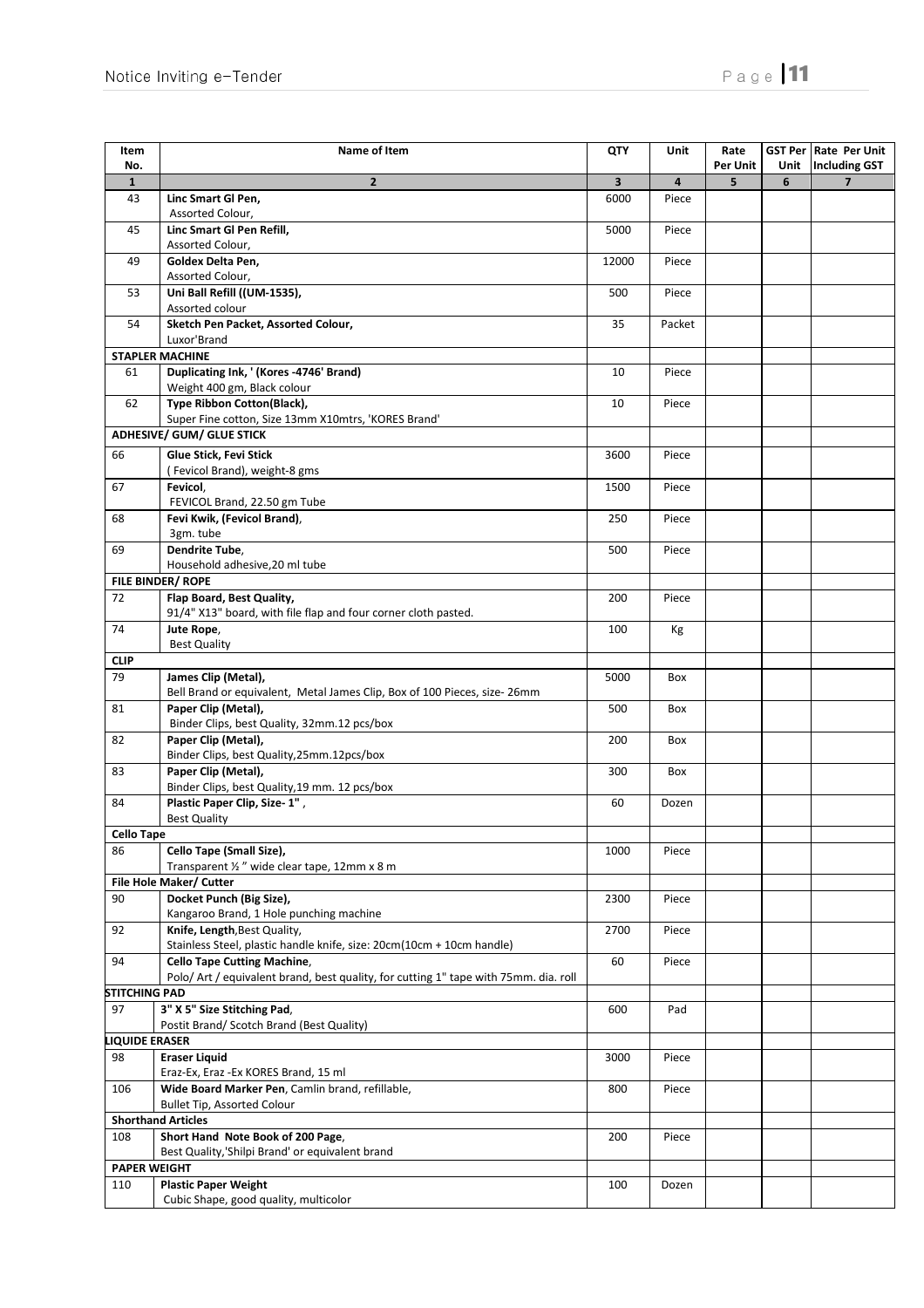| Item<br>No.        | Name of Item                                                                                             | QTY                     | Unit  | Rate<br>Per Unit | Unit | <b>GST Per   Rate Per Unit</b><br><b>Including GST</b> |
|--------------------|----------------------------------------------------------------------------------------------------------|-------------------------|-------|------------------|------|--------------------------------------------------------|
| $\mathbf{1}$       | $\overline{2}$                                                                                           | $\overline{\mathbf{3}}$ | 4     | 5                | 6    | $\overline{\mathbf{z}}$                                |
| 111                | Brass paper Weight,                                                                                      | 1500                    | Piece |                  |      |                                                        |
| <b>WRITING PAD</b> | Best Quality, 50 gm each                                                                                 |                         |       |                  |      |                                                        |
| 112                | Writing Pad /Slip Pad (Small),                                                                           | 2500                    | Pad   |                  |      |                                                        |
|                    | Best Quality, Size-15 cm X20 cm, Perforated, 50 pages                                                    |                         |       |                  |      |                                                        |
| 113                | Writing Pad/ Slip Pad (Big),<br>Best Quality, Size-17cm X25 cm, Perforated, 50 pages                     | 2000                    | Pad   |                  |      |                                                        |
| 114                | <b>Writing Pad/ Slip Pad (Special)</b>                                                                   | 1000                    | Pad   |                  |      |                                                        |
|                    | Best Quality Bond paper, 10 Pages, Size- 5.5" X9"                                                        |                         |       |                  |      |                                                        |
| FILE /BOARD        |                                                                                                          |                         |       |                  |      |                                                        |
| 115                | Auto Clip File,<br>'Eagle' Brand, FS Size, Best Quality                                                  | 400                     | Piece |                  |      |                                                        |
| 118                | Plastic Box File with Clip,                                                                              | 400                     | Piece |                  |      |                                                        |
|                    | Size- 14" X 10", Best Quality                                                                            |                         |       |                  |      |                                                        |
| 119                | A-4 Size Channel File with Transparent thick Cover,<br>Colour channel, A4 Size                           | 1500                    | Piece |                  |      |                                                        |
| 120                | FS Channel File With Transparent thick                                                                   | 1000                    | Piece |                  |      |                                                        |
|                    | Cover, Colour channel, Fs Size                                                                           |                         |       |                  |      |                                                        |
| 121                | Punch less File With Transparent thick File,                                                             | 700                     | Piece |                  |      |                                                        |
|                    | Envelop shape, Fs Size                                                                                   |                         |       |                  |      |                                                        |
| 122                | Leaf File (Small)<br>FS Size, Best Quality, 20 Sheet                                                     | 200                     | Piece |                  |      |                                                        |
| 123                | Leaf File (Big)                                                                                          | 260                     | Piece |                  |      |                                                        |
|                    | FS Size, Best Quality, 40 sheets                                                                         |                         |       |                  |      |                                                        |
| 124                | Lever Arch File Best quality, Size 11" x13" and<br>3" High lever arch file, assorted colour, Rexin Cover | 150                     | Piece |                  |      |                                                        |
| 125                | Three Folder File Cloth pasting,                                                                         | 150                     | Piece |                  |      |                                                        |
|                    | All over cloth pasting 3 folder Hard Board file cover Size - 10" X14"                                    |                         |       |                  |      |                                                        |
| 126                | Four Folder File Cover Cloth pasting,                                                                    | 450                     | Piece |                  |      |                                                        |
|                    | All over cloth pasting 4 Folder Hard Board file cover Size - 10" X14"                                    |                         |       |                  |      |                                                        |
| 127                | L- Folder/ Sun folder -A4,                                                                               | 1200                    | Piece |                  |      |                                                        |
|                    | Thick Transparent plastic folder file,' L' shale closed.                                                 |                         |       |                  |      |                                                        |
| 128                | L- Folder/ Sun folder -FS,                                                                               | 80                      | Piece |                  |      |                                                        |
|                    | Thick Transparent plastic folder file,' L' shale closed                                                  |                         |       |                  |      |                                                        |
| 129                | Clip Board Plastic,<br>Good Quality, 24cm X 36cm                                                         | 200                     | Piece |                  |      |                                                        |
| 130                | Clip Board,                                                                                              | 300                     | Piece |                  |      |                                                        |
|                    | 24cm X 36cm                                                                                              |                         |       |                  |      |                                                        |
| 131                | Signature Pad,                                                                                           | 300                     | Piece |                  |      |                                                        |
|                    | Best Quality, 18 Pages                                                                                   |                         |       |                  |      |                                                        |
| <b>SCALE</b>       |                                                                                                          |                         |       |                  |      |                                                        |
| 133                | Scale (24"): Plastic Scale,                                                                              | 400                     | Piece |                  |      |                                                        |
|                    | Camel Brand, Size- 24" X 1.5" Best Quality                                                               |                         |       |                  |      |                                                        |
| 134                | Scale (6"): Plastic Scale,                                                                               | 50                      | Piece |                  |      |                                                        |
|                    | Camel Brand, Size- 6" X 1.5" Best Quality                                                                |                         |       |                  |      |                                                        |
| 135                | Steel Scale: Size-24"                                                                                    | 450                     | Piece |                  |      |                                                        |
|                    | <b>Good Quality</b>                                                                                      |                         |       |                  |      |                                                        |
| 136                | Wooden Scale: Size-24"<br>Good Quality                                                                   | 100                     | Piece |                  |      |                                                        |
|                    | PIN POL/ PEN POT/PEN STAND                                                                               |                         |       |                  |      |                                                        |
| 137                | Pen Stand (Big): Wooden finish Pen stand for keeping pen, pencil, office                                 | 300                     | Piece |                  |      |                                                        |
|                    | Stationery etc. Size-213mmX142mmX141mm                                                                   |                         |       |                  |      |                                                        |
| 138                | Pen Stand (Small): Wooden finish pen stand for keeping pen, pencil, office                               | 350                     | Piece |                  |      |                                                        |
|                    | stationery etc. Size - 11cm X 11X11                                                                      |                         |       |                  |      |                                                        |
| 139                | Pen Pot:                                                                                                 | 100                     | Piece |                  |      |                                                        |
|                    | Best Quality, Curve design, made of GPPS                                                                 |                         |       |                  |      |                                                        |
| 140                | Pin Pot:                                                                                                 | 200                     | Piece |                  |      |                                                        |
|                    | Magnetic (Zorex Brand or equivalent brand)                                                               |                         |       |                  |      |                                                        |
| 141                | Pin Cushion With Pin Pot,                                                                                | 100                     | Piece |                  |      |                                                        |
|                    | Best Quality, Dawn's Brand or equivalent brand                                                           |                         |       |                  |      |                                                        |
|                    | <b>OTHER STATIONERY ARTICLES</b>                                                                         |                         |       |                  |      |                                                        |
| 142                | Calculator : 12- Digit, Orpat/ Overa Brand,                                                              | 300                     | Piece |                  |      |                                                        |
|                    | One year warranty with replacement                                                                       |                         |       |                  |      |                                                        |
| 143                | <b>Sponge Cap: Best Quality</b>                                                                          | 1000                    | Piece |                  |      |                                                        |
|                    | Plastic Pot with Sponge                                                                                  |                         |       |                  |      |                                                        |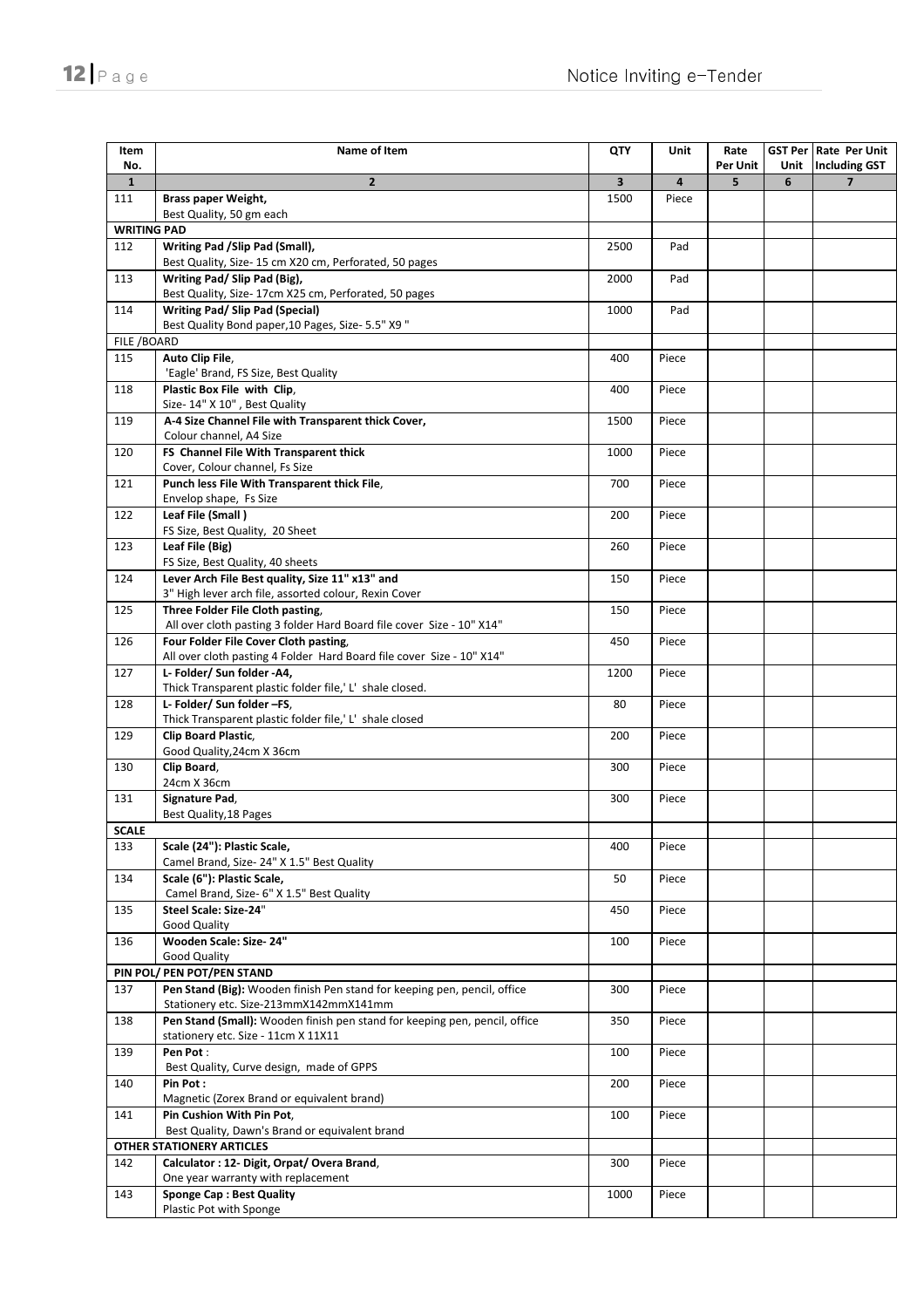| Item         | Name of Item                                                                     | QTY            | Unit     | Rate            |      | <b>GST Per Rate Per Unit</b> |
|--------------|----------------------------------------------------------------------------------|----------------|----------|-----------------|------|------------------------------|
| No.          |                                                                                  |                |          | <b>Per Unit</b> | Unit | <b>Including GST</b>         |
| $\mathbf{1}$ | $\overline{2}$                                                                   | $\overline{3}$ | 4        | 5               | 6    | $\overline{7}$               |
| 144          | <b>Plastic Tray with Clip:</b>                                                   | 600            | Piece    |                 |      |                              |
|              | Best Quality,                                                                    |                |          |                 |      |                              |
| 145          | Guarder: Synthetic,                                                              | 50             | KG       |                 |      |                              |
|              | Coloured                                                                         |                |          |                 |      |                              |
| 146          | Waste Paper Basket (Plastic),                                                    | 2800           | Piece    |                 |      |                              |
|              | Dia- 10" Height- 10", Best Quality                                               |                |          |                 |      |                              |
| 147          | Sealing Wax,                                                                     | 2500           | Piece    |                 |      |                              |
|              | Best Quality 8 stick s each box.                                                 |                |          |                 |      |                              |
| 148          | <b>Exercise Book:</b>                                                            | 500            | Piece    |                 |      |                              |
|              | Fs Size, Good Quality paper, 100 Sheets                                          |                |          |                 |      |                              |
| 149          | Candle Big size : Pack of 6 Pieces,                                              | 500            | Packet   |                 |      |                              |
|              | Height-18 cm, Radious 1.5mm, White candle                                        |                |          |                 |      |                              |
| 151          | Ring File, Best Quality Plastic Made File,                                       | 200            | Piece    |                 |      |                              |
|              | Steel Ring inside, Size = FS Size, 1.5 Inch Capacity.                            |                |          |                 |      |                              |
| 152          | <b>Blank Entry Slip (White Colour),</b>                                          | 300            | Piece    |                 |      |                              |
|              | Best Quality with paper, Size = $4''$ x $4''$ , GSM: 75, (each bundle 500 piece) |                |          |                 |      |                              |
| 153          | <b>Blank Entry Slip (Assorted Colour),</b>                                       | 100            | Piece    |                 |      |                              |
|              | Best Quality colour paper, Size= 4"x 4", GSM: 75, (each bundle 500 piece)        |                |          |                 |      |                              |
| 154          | Plotter Paper Roll Plain,                                                        | 5              | Per Roll |                 |      |                              |
|              | Size = Roll of 42"x 50 metre, 80 GSM,                                            |                |          |                 |      |                              |
| 155          | Plotter Paper Roll Plain,                                                        | 5              | Per Roll |                 |      |                              |
|              | Size = Roll of 24"x 50 metre, 80 GSM,                                            |                |          |                 |      |                              |
| 156          | Plotter Paper Roll Photo,                                                        | $\overline{2}$ | Per Roll |                 |      |                              |
|              | Size = Roll of 36"x 45 metre, 100 GSM,                                           |                |          |                 |      |                              |
| 157          | Plotter Paper Roll Photo, Size = Roll of 18"x 45 metre, 100 GSM,                 | $\overline{2}$ | Per Roll |                 |      |                              |
|              |                                                                                  |                |          |                 |      |                              |
| 158          | Plotter Paper Roll Poly Poplin, Size = Roll of 36"x 30 metre, 80 GSM,            | $\mathbf{1}$   | Per Roll |                 |      |                              |
|              |                                                                                  |                |          |                 |      |                              |
| 159          | Plotter Paper Roll Art Cloth fabric, Size=roll of 36"x 45 metre, 80GSM           | $\mathbf{1}$   | Per Roll |                 |      |                              |
|              |                                                                                  |                |          |                 |      |                              |

# Points to be noted while bidding

- Bidders are asked to quote rate in the BOQ as per unit as notified in column No 4 of BOM of this NIT :
- Rate once quote are final. No request for enhancement of rate will be entertained under any circumstances.
- Bidder quoting rate inclusive of GST will not be entitled to GST under any circumstances.
- •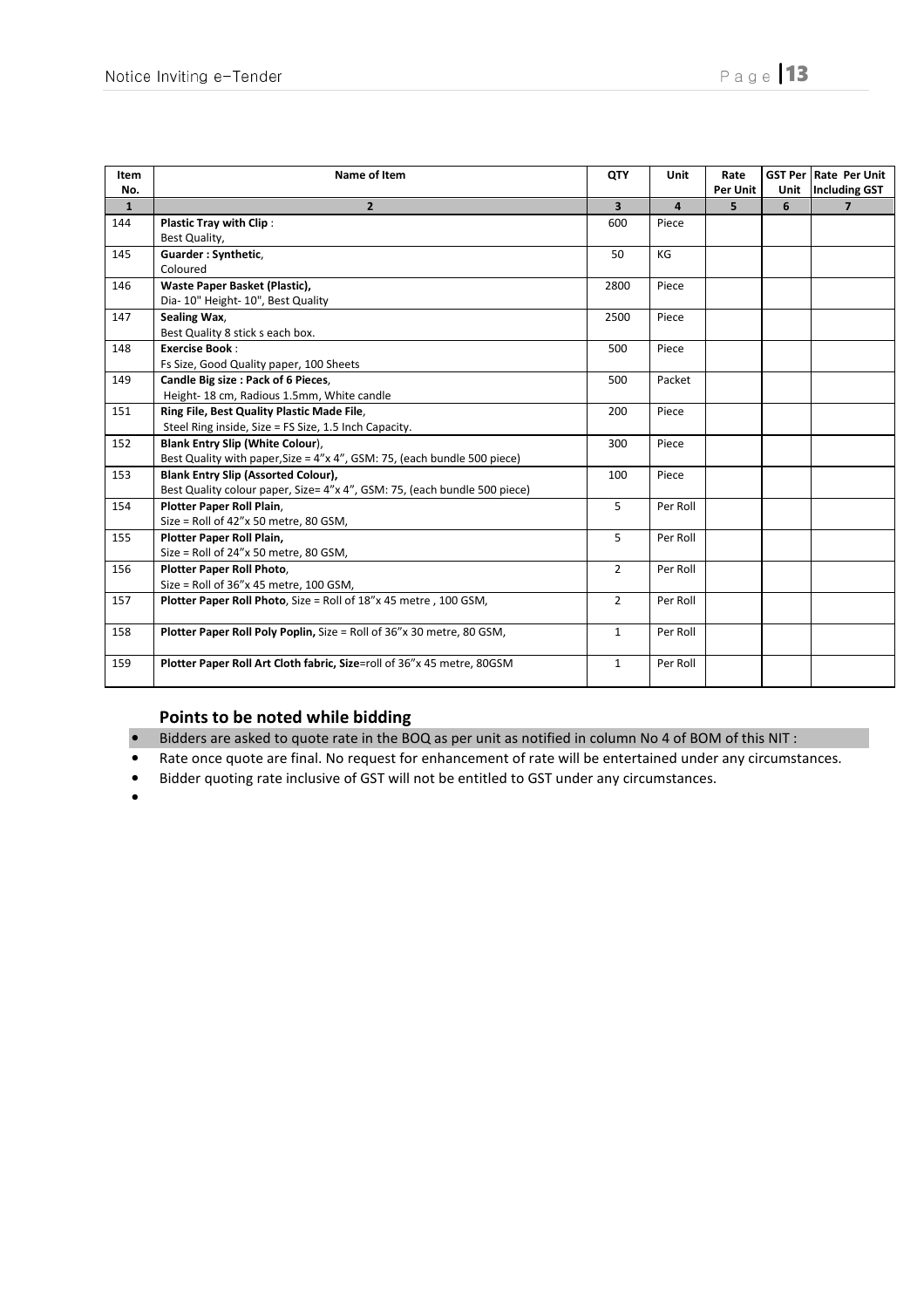# PART – C

#### I. GENERAL GUIDANCE FOR E-TENDERING :

- 1) Registration of Bidder Bidders willing to take part in the process of e-Tendering will have to be enrolled & registered with the Government e-Procurement System through logging on to https://wbtenders.gov.in.
- 2) Digital Signature Certificate (DSC) Each Bidder is required to obtain a Class-III Digital Signature Certificate (DSC) for submission. Details are available at the website https://wbtenders.gov.in.
- 3) DSC once mapped to an account cannot be remapped to any other account. It can only be inactivated.
- 4) The Bidders can update well in advance, the documents such as certificates, purchase order details etc., under My Documents option and these can be selected as per tender requirements and then attached along with bid documents during bid submission. This will ensure lesser upload of bid documents.
- 5) After downloading/getting the tender schedules, the Bidder should go through them carefully and then submit the documents as per the tender document, otherwise, the bid will be rejected.
- 6) The BOQ template must not be modified/replaced by the bidder and the same should be uploaded after filling the relevant columns, else the bidder is liable to be rejected for that tender. Bidders are allowed to enter the Bidder Name and Values only.
- 7) Bidder, in advance, should prepare the bid documents to be submitted as indicated in the tender schedule and they should be in PDF/XLS/RAR/DWF formats. If there is more than one document, they can be clubbed together.
- 8) The bidder has to submit the tender document(s) online well in advance before the prescribed time to avoid any delay or problem during the bid submission process.
- 9) There is no limit on the size of the file uploaded at the server end. However, the upload is decided on the Memory available at the Client System as well as the Network bandwidth available at the client side at that point of time. In order to reduce the file size, bidders are suggested to scan the documents in 75-100 DPI so that the clarity is maintained and also the size of file also gets reduced. This will help in quick uploading even at very low bandwidth speeds.
- 10) It is important to note that, the bidder has to Click on the Freeze Bid Button, to ensure that he/she completes the Bid Submission Process. Bids which are not Frozen are considered as Incomplete/Invalid bids and are not considered for evaluation purposes.
- 11) The Tender Inviting Authority (TIA) will not be held responsible for any sort of delay or the difficulties faced during the submission of bids online by the bidders due to local issues.
- 12) After the bid submission, the bid summary has to be printed and kept as an acknowledgement as a token of the submission of the bid. The bid summary will act as a proof of bid submission for a tender floated and will also act as an entry point to participate in the bid opening event.
- 13) The bidder should see that the bid documents submitted should be free from virus and if the documents could not be opened, due to virus, during tender opening, the bid is liable to be rejected.
- 14) The bidders are requested to submit the bids through online eProcurement system to the TIA well before the bid submission end date and time (as per Server System Clock).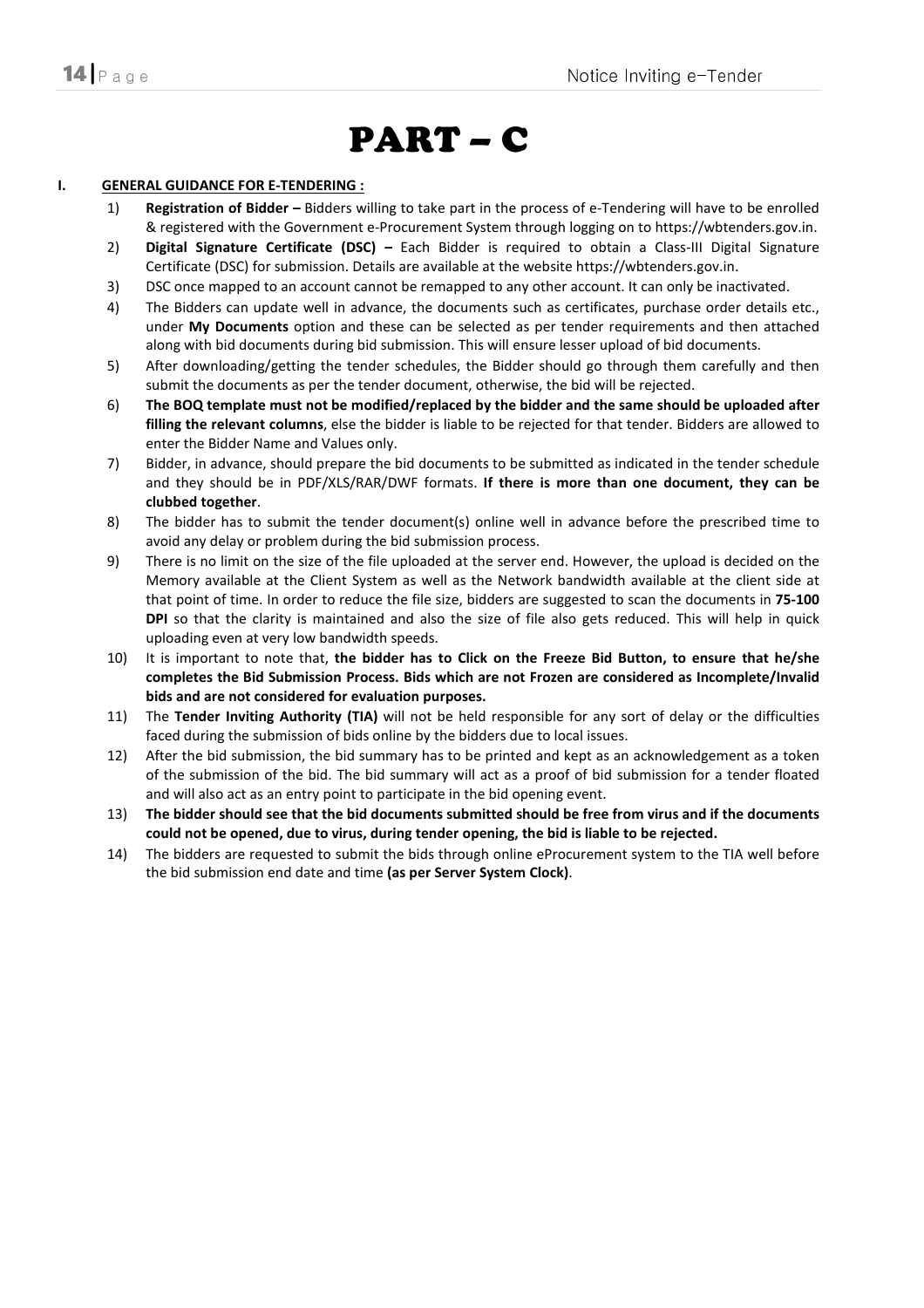#### ANNEXURES

[To be submitted in following Format]

#### ANNEXURE –I

#### DECLARATIONS

Sir,

Having examined the Bid Documents of Re-e-Tender for supply of Stationery items for the use of Kolkata Police, for the year 2022-23" .,We, \_\_\_\_\_\_\_\_\_\_\_\_\_\_\_\_\_\_\_\_\_\_\_\_\_\_\_\_, offer to supply and deliver the entire work in conformity with the Terms & Conditions laid down in the Tender Notice No. \_\_\_\_\_\_\_\_\_\_\_\_\_\_\_\_\_\_\_\_\_\_\_\_\_\_ dated \_\_\_\_\_\_\_\_\_\_\_\_\_\_\_\_\_\_\_\_\_\_\_ and would abide by the same terms and conditions throughout the period of contract.

We, hereby also agree to execute a "Contractual Agreement'' with Kolkata Police based on all the terms & conditions laid down in the Tender Notice No. \_\_\_\_\_\_\_\_\_\_\_\_\_\_\_\_\_\_\_\_\_\_\_\_\_\_\_\_ dated \_\_\_\_\_\_\_\_\_\_\_\_\_\_\_\_\_ in the event of being selected as a successful Bidder.

We understand that you are not bound to accept the lowest or any bid you may receive.

We also understand that you have the right to revise the quantities and/or split the total order among the Bidders and/or procure the available and compatible items/ equipments under DGS&D Rate Contract.

 $\overline{\phantom{a}}$  , we can also the contract of  $\overline{\phantom{a}}$ Signature with date

Name in block letters

\_\_\_\_\_\_\_\_\_\_\_\_\_\_\_\_\_\_\_\_\_\_\_\_\_\_\_

\_\_\_\_\_\_\_\_\_\_\_\_\_\_\_\_\_\_\_\_\_\_\_\_\_\_\_\_\_

Seal of the Company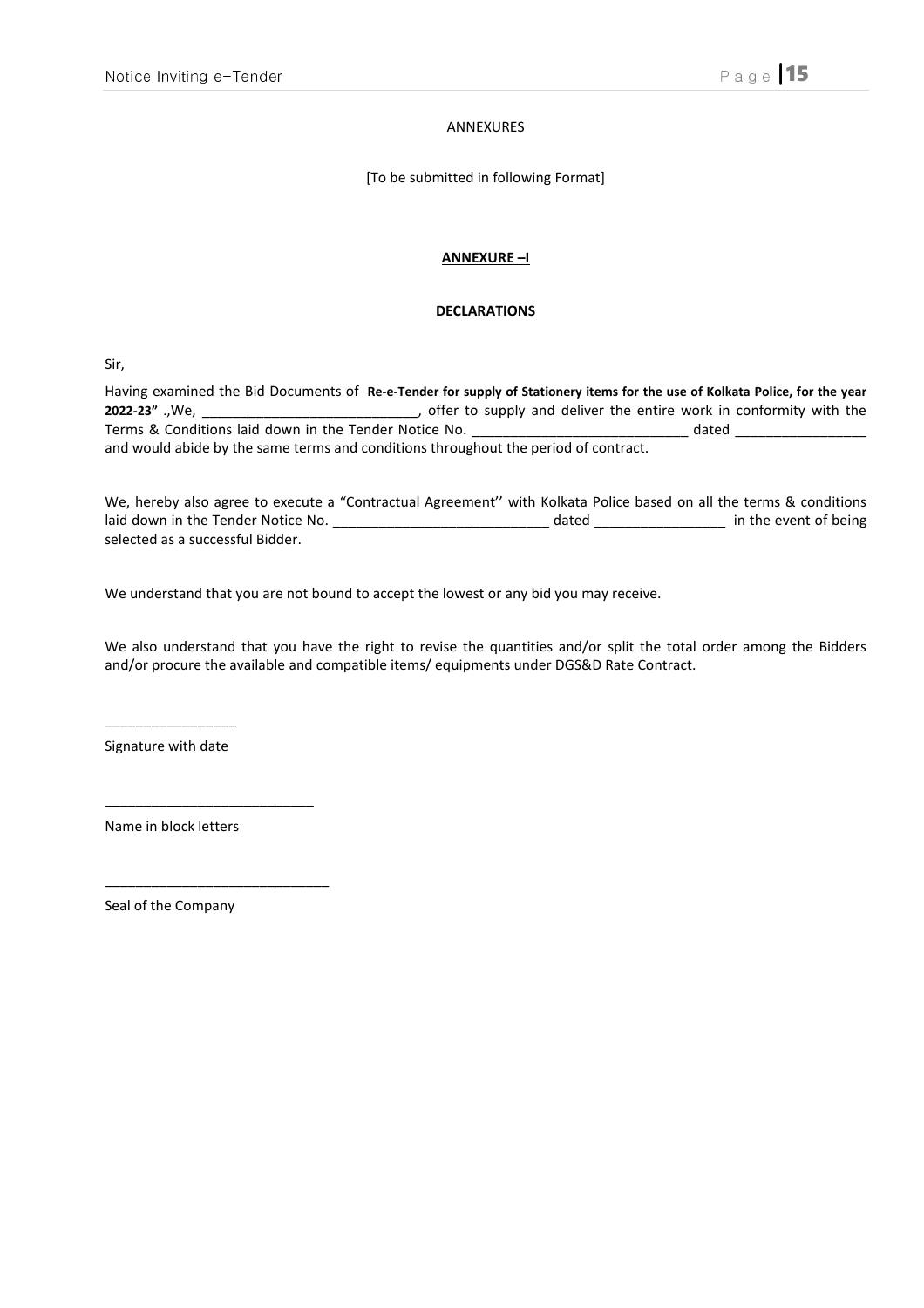#### ANNEXURE –II

#### ONLINE SUBMISSION OF EARNEST MONEY DEPOSIT

Necessary Earnest Money will be deposited by the bidder electronically: online–through his net banking enabled bank account, maintainedatanybankor:offline–throughanybankbygeneratingNEFT/RTGS challan from the e-Tendering portal. Intending Bidder shall have to get the Beneficiary details from e–Tender portal with the help of Digital Signature Certificate and may transfer the EMD from their respective Bank as per the Beneficiary Name & Account No., Amount, Beneficiary Bank name (ICICI Bank) & IFSC Code and e–Proc Ref No.

Intending bidder who wants to transfer EMD through NEFT/RTGS must read the instruction of the Challan generated from e-Procurement site.

Bidders are also advised to submit EMD of their bid, at least 3 working days before the bid submission closing date as it requires time for processing of Payment of EMD.

Bidders eligible for exemption of EMD as per Govt. rule may avail the same and necessary documents regarding the exemption of EMD must be uploaded in the EMD folder of Statuary bid documents.

Unsuccessful bidders will get their EMD refund automatically online.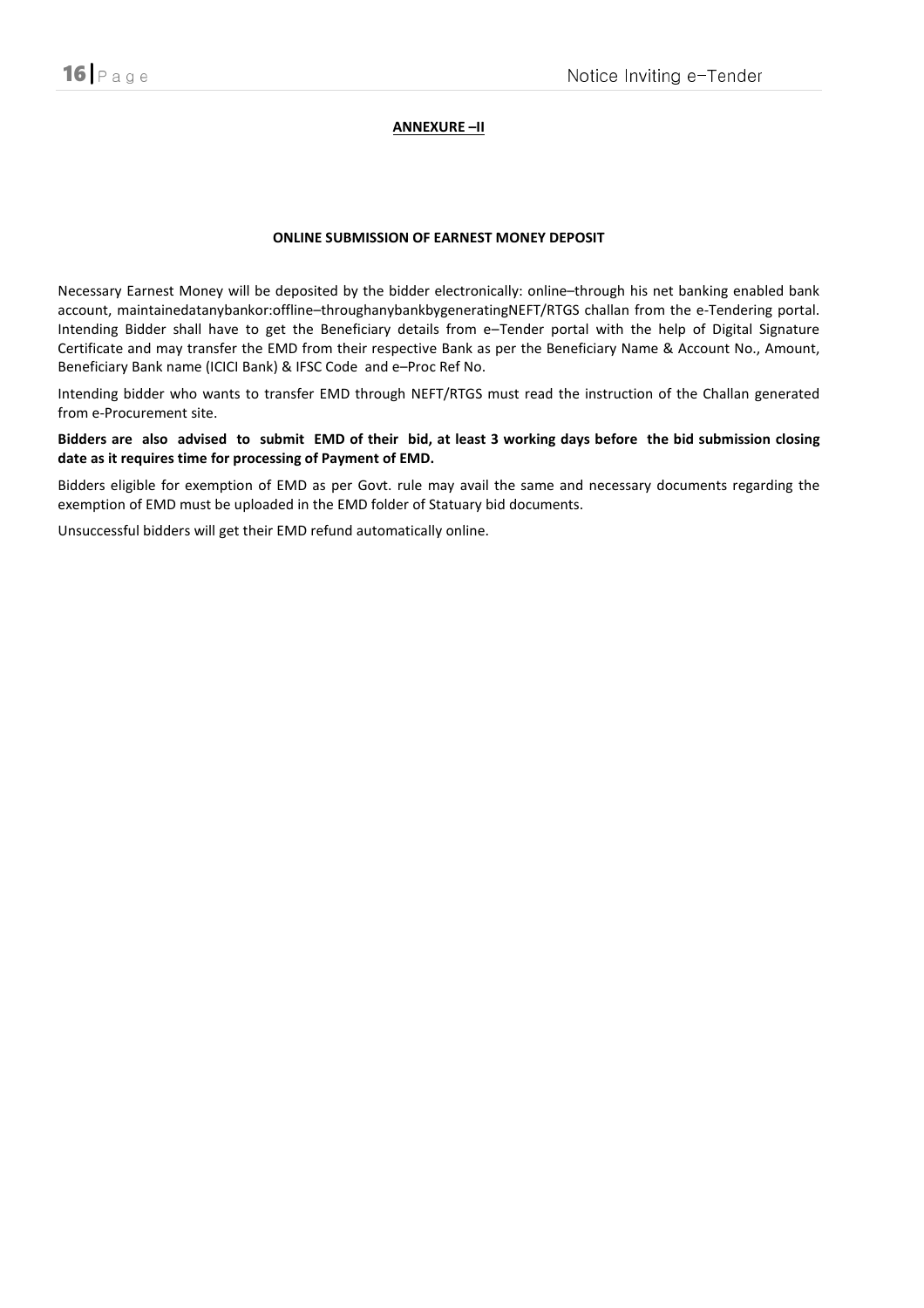### ANNEXURE – III

#### UNDERTAKING REGARDING BLACKLISTING

[ To be executed on Rs.10/- non Judicial Stamp paper and **duly notarized**]

I/we \_\_\_\_\_\_\_\_\_\_\_\_\_\_\_\_\_\_\_\_\_\_\_\_\_\_\_\_\_\_\_\_\_\_\_\_\_\_\_\_\_\_\_\_\_\_\_\_\_\_\_\_\_\_\_\_\_\_\_\_\_\_\_\_\_\_\_\_\_\_\_\_\_\_\_\_\_\_\_\_\_\_\_\_

Contractor/Partner or Sole Proprietor (Strike out the word which is in applicable) of (Firm of contractor) \_\_\_\_\_\_\_\_\_\_\_\_\_\_\_\_\_\_\_\_\_\_\_\_\_\_\_\_ participating in this tender do hereby declare and solemnly affirm that the individual firm/ companies M/s \_\_\_\_\_\_\_\_\_\_\_\_\_\_\_\_\_\_\_\_\_\_\_\_\_\_\_\_\_\_\_\_\_\_\_\_\_\_\_\_\_\_\_\_\_\_\_\_\_\_\_\_\_\_ have not been blacklisted during last 5 years by the Union or State Government and the individual/firm/companies blacklisted by the Union or State Governments or any partner or shareholder thereof are not directly or indirectly connected with or has any subsisting interest in business of my firm.

Deponent

Dated \_\_\_\_\_\_\_\_\_\_\_\_\_\_ Address \_\_\_\_\_\_\_\_\_\_\_\_\_\_\_\_\_\_\_\_\_\_\_\_\_

I do hereby solemnly declare and affirm that the above declaration is true and correct to the best of my knowledge and belief. No part of it is false and it conceals nothing.

Dated : \_\_\_\_\_\_\_\_\_\_\_\_\_\_ Deponent \_\_\_\_\_\_\_\_\_\_\_\_\_\_\_\_\_\_

\_\_\_\_\_\_\_\_\_\_\_\_\_\_\_\_\_\_\_\_\_\_\_\_\_\_\_

\_\_\_\_\_\_\_\_\_\_\_\_\_\_\_\_\_\_\_\_\_\_\_\_\_\_\_\_\_\_\_\_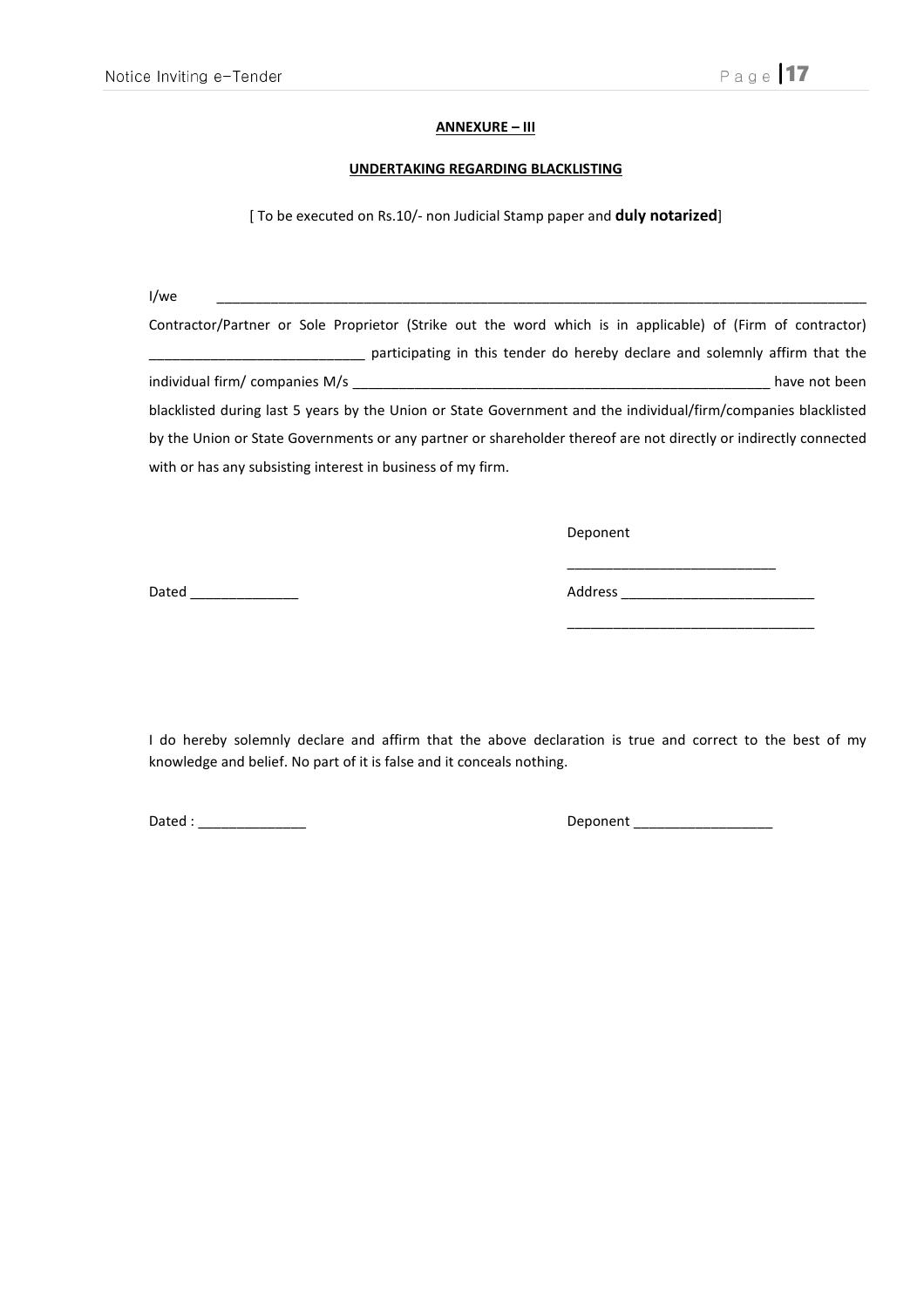### ANNEXURE – IV

#### SECURITY DEPOSIT (SD)

[ To be stamped in accordance with Stamp Act ]

Ref: Bank Guarantee No. Date:

To

Dear Sir,

WHEREAS .................................................................................................................. (Name of bidder) hereinafter called "the bidder" has undertaken, in pursuance of Contract dated, ................................. (hereinafter referred to as "the Contract")"Re-e-Tender for supply of Stationery items for the use of Kolkata Police, for the year 2022-23" .

AND WHEREAS it has been stipulated in the said Contract that the Bidder shall furnish a Security Deposit ("the Guarantee") from a scheduled bank for the sum specified therein as security "Re-e-Tender for supply of Stationery items for the use of Kolkata Police, for the year 2022-23" .

WHEREAS we \_\_\_\_\_\_\_\_\_\_ ("the Bank", which expression shall be deemed to include it successors and permitted assigns) have agreed to give Kolkata Police the Guarantee:

THEREFORE the Bank hereby agrees and affirms as follows:

- 1. The Bank hereby irrevocably and unconditionally guarantees the payment of all sums due and payable by the Bidder to Kolkata PoliceUnder the terms of their Agreement dated \_\_\_\_\_\_\_\_\_\_\_\_\_\_\_\_\_ on account of any breach of terms and conditions of the said contract related to partial non-implementation and/ or delayed and/ or defective implementation. Provided, however, that the maximum liability of the Bank towards Kolkata Police under this Guarantee shall not, under any circumstances, exceed \_\_\_\_\_\_\_\_\_\_\_\_\_\_\_\_\_\_\_\_\_\_\_\_ in aggregate.
- 2. In pursuance of this Guarantee, the Bank shall, immediately upon the receipt of a written notice from Kolkata Police stating full or partial non-implementation and/ or delayed and/ or defective implementation, which shall not be called in question, in that behalf and without delay/demur or set off, pay to Kolkata Police any and all sums demanded by Kolkata Police Under the said demand notice, subject to the maximum limits specified in Clause 1 above. A notice from Kolkata Police to the Bank shall be sent at the following address:

Attention Mr

 $\frac{1}{2}$  ,  $\frac{1}{2}$  ,  $\frac{1}{2}$  ,  $\frac{1}{2}$  ,  $\frac{1}{2}$  ,  $\frac{1}{2}$  ,  $\frac{1}{2}$  ,  $\frac{1}{2}$  ,  $\frac{1}{2}$  ,  $\frac{1}{2}$  ,  $\frac{1}{2}$  ,  $\frac{1}{2}$  ,  $\frac{1}{2}$  ,  $\frac{1}{2}$  ,  $\frac{1}{2}$  ,  $\frac{1}{2}$  ,  $\frac{1}{2}$  ,  $\frac{1}{2}$  ,  $\frac{1$ 

- 3. This Guarantee shall come into effect immediately upon execution and shall remain in force for a period of 1(one) yearsfrom the date of its execution.
- 4. The liability of the Bank under the terms of this Guarantee shall not, in any manner whatsoever, be modified, discharged, or otherwise affected by
	- i) Any change or amendment to the terms and conditions of the Contract or the execution of any further Agreements.
	- ii) Any breach or non-compliance by the Bidder with any of the terms and conditions of any Agreements/ credit arrangement, present or future, between Bidder and the Bank.
- 5. The BANK also agrees that Kolkata Police at its option shall be entitled to enforce this Guarantee against the Bank as a Principal Debtor, in the first instance without proceeding against Bidder and not withstanding any security or other guarantee that Kolkata Police may have in relation to the Bidder's liabilities.
- 6. The BANK shall not be released of its obligations under these presents by reason of any act of omission or commission on the part of Kolkata Police Or any other indulgence shown by Kolkata Police Or by any other matter or thing whatsoever which under law would, but for this provision, have the effect of relieving the BANK.
- 7. This Guarantee shall be governed by the laws of India and only the courts of Kolkata shall have exclusive jurisdiction in the adjudication of any dispute which may arise hereunder.

Dated this the ………………. Day of ……………………..

**Witness** 

(Official Address) (Name)

(Signature) (Signature)

(Name) Bank Rubber Stamp Designation with Bank Stamp Plus Attorney as per Power of Attorney No.

Dated: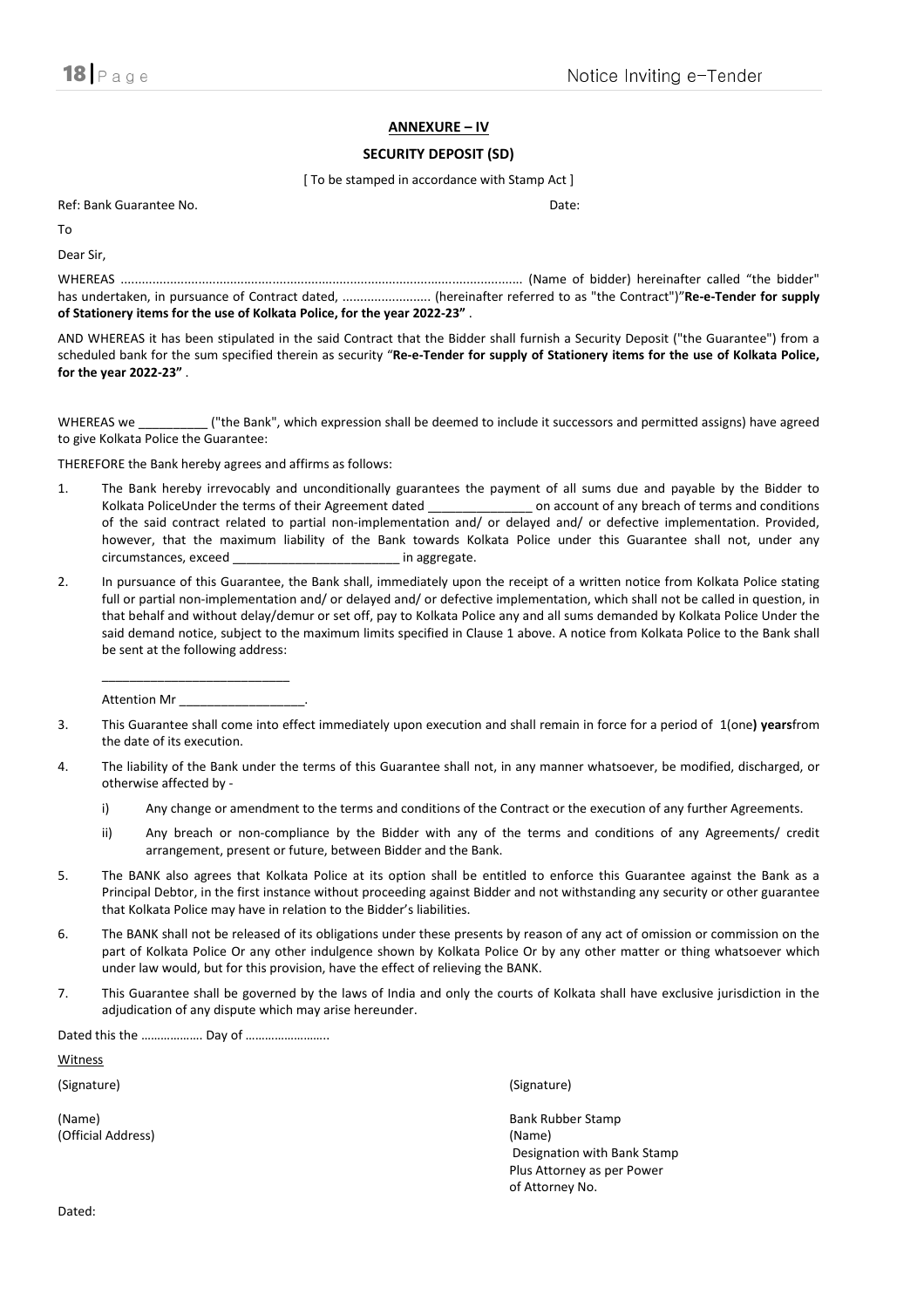# ANNEXURE – V

# MANUFACTURER'S AUTHORIZATION LETTER

[if applicable]

| TENDER NOTICE NO. __________ | Date _____________________                                                                                                                                                                                                                                                                                                      |                         |
|------------------------------|---------------------------------------------------------------------------------------------------------------------------------------------------------------------------------------------------------------------------------------------------------------------------------------------------------------------------------|-------------------------|
| To                           |                                                                                                                                                                                                                                                                                                                                 |                         |
|                              |                                                                                                                                                                                                                                                                                                                                 |                         |
|                              |                                                                                                                                                                                                                                                                                                                                 | do<br>hereby<br>located |
|                              |                                                                                                                                                                                                                                                                                                                                 |                         |
|                              | following Products produced by us, for the Supply Requirements associated with the above Tender                                                                                                                                                                                                                                 |                         |
| warranty terms.              |                                                                                                                                                                                                                                                                                                                                 |                         |
|                              | We assure you that in the event of ___________, not being able to fulfill its obligation as our Service Provider in<br>respect of our standard Warranty Terms we would continue to meet our Warranty Terms through alternate<br>arrangements and also provide spares in accordance with the Tender for the period of XXX years. |                         |
| Name                         | In the capacity of                                                                                                                                                                                                                                                                                                              |                         |
| Signed                       |                                                                                                                                                                                                                                                                                                                                 |                         |
|                              |                                                                                                                                                                                                                                                                                                                                 |                         |
|                              |                                                                                                                                                                                                                                                                                                                                 |                         |
|                              |                                                                                                                                                                                                                                                                                                                                 |                         |

Note: This letter of authority must be on the letterhead of the manufacturer, must be signed by a authorized person of the organization who is competent and having the power of attorney to bind the Producer, and must be included by the Bidder in its bid as specified in the Instructions to Bidders.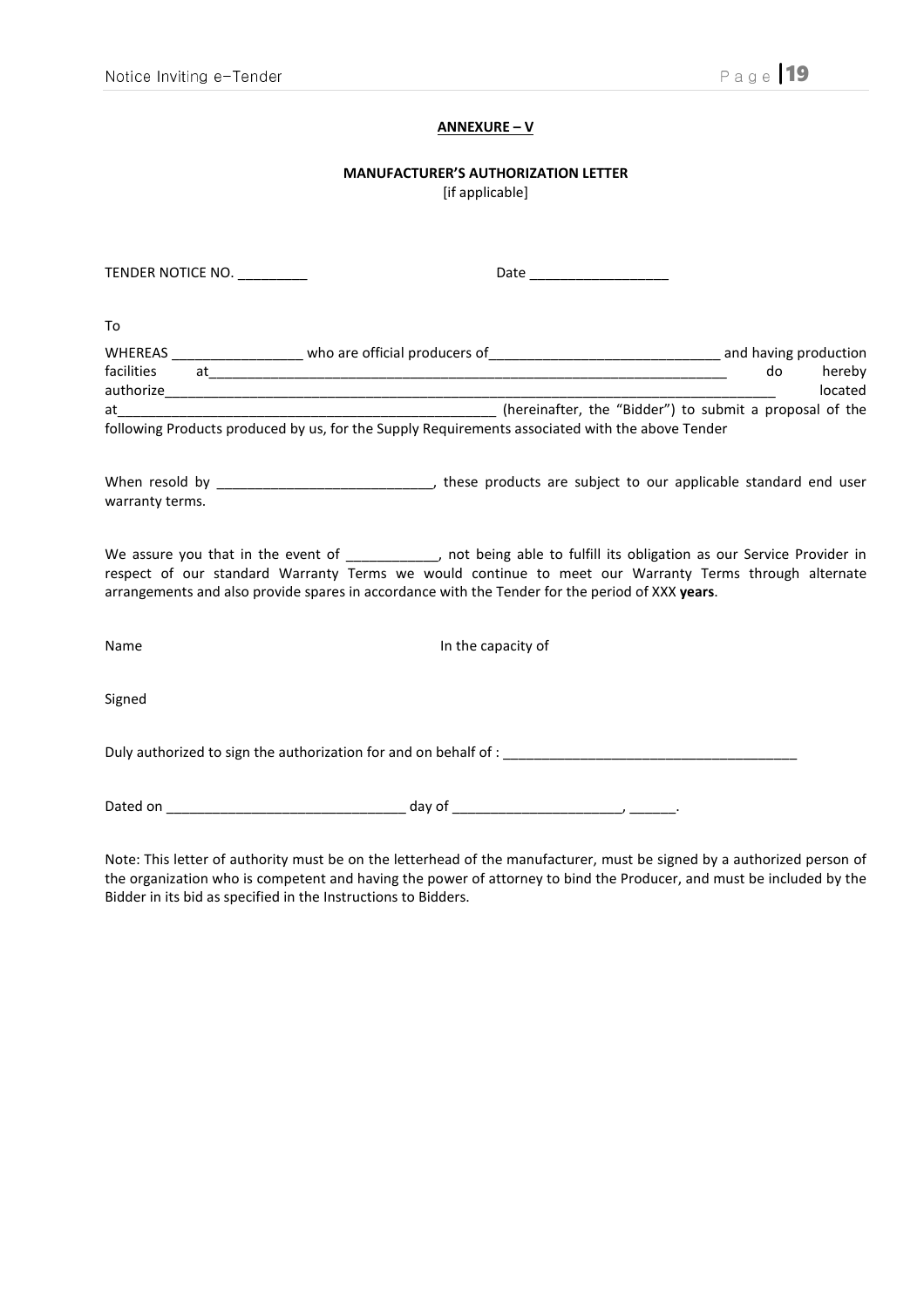#### ANNEXURE – VI

#### AGREEMENT

[To be stamped in accordance with Stamp Act ]

|            | The personal interest and accordance with starting Act.                                                                  |
|------------|--------------------------------------------------------------------------------------------------------------------------|
|            | ARTICLES of Agreement made this day__________________________________of between the GOVERNOR of the STATE of WEST        |
|            | BENGAL (hereinafter referred to as the GOVERNOR which expression shall his successor in his office and assigns) of the   |
| <b>ONE</b> | of<br>PART<br>AND<br>Shri/Smt./Miss                                                                                      |
|            |                                                                                                                          |
|            |                                                                                                                          |
|            | unless excluded by or repugnant to the context be deemed to include the respective heirs, executors, administrators,     |
|            | representatives and permitted assigns of the OTHER PART.                                                                 |
|            |                                                                                                                          |
|            | date __________________ to Kolkata police for the period from ________________day of ___________________at the           |
|            |                                                                                                                          |
|            | Including delivery and other charges to any place where the Kolkata police Officers are situated and the said tender has |
|            | been accepted by the Commissioner of Police, Kolkata for and on behalf of the 'Governor'.                                |
|            | WITNESSETH and it is hereby agreed as follows : -                                                                        |
| 1.         | THAT the Contractor shall supply the quantities of goods mentioned in the 'SCHEDULE' as per sample submitted by          |
|            | the Contractor at the rate mentioned therein including delivery and other charges to any place where the Kolkata         |
|            | police Officers are situated.                                                                                            |
| 2.         | THAT the Contractor shall deposit with the Commissioner of Police, Kolkata Rs_____________________ (Rupees               |
|            |                                                                                                                          |
|            | conditions of this Agreement containing on the Part of the Contractor.                                                   |
| 3.         | In the event of the Contractor failing to make a Security Deposit in the matter hereinafter mentioned, the               |
|            | Commissioner of Police, Kolkata or any Officer authorized on behalf of him, May at his discretion, forfeit the earnest   |
|            | money lodged with this tender and cancel the acceptance of the tender.                                                   |
| 4.         | The Contractor shall supply such goods contracted for, within the scheduled time specified in the schedule hereto.       |
| 5.         | If the Contractor by any cause, other than his own neglect or default be prevented or delayed from supplying goods       |
|            | within the period as mentioned in the PARA-4, the period of supply may be extended by the Commissioner of                |
|            | Police, Kolkata on his being satisfied that reasonable grounds exists for such extension.                                |
| 6.         | If the Contractor fails to supply article/ goods as per terms & conditions of the TENDER NOTICE and/or acceptance        |
|            | letter and/or Contract of Agreement and in accordance with the accepted samples, the Commissioner of Police,             |
|            | Kolkata or any Officer authorised by him on his behalf, without any notice to the Contractor, forfeit the Security       |

Deposit and/or black-list the firm/Contractor.

- 7. All the terms and conditions of the TENDER NOTICE and acceptance letter are binding on the Contractor.
- 8. If the Contractor shall fail to comply with any order as in Clause-4 mentioned or in an extended period under Clause or if goods supplied be not up to the standard then the Commissioner of Police, Kolkata or any Officer authorized by him on his behalf, may, without any notice to the Contractor, purchase elsewhere the goods required and in the case of defective goods, the Contractor shall at his own expense, remove such defect goods. Any goods, so purchased shall be considered as part of the minimum quantity which the Commissioner of Police, Kolkata is bound to take as hereinafter mentioned. Any loss incurred by reason of the price paid for such goods above the accepted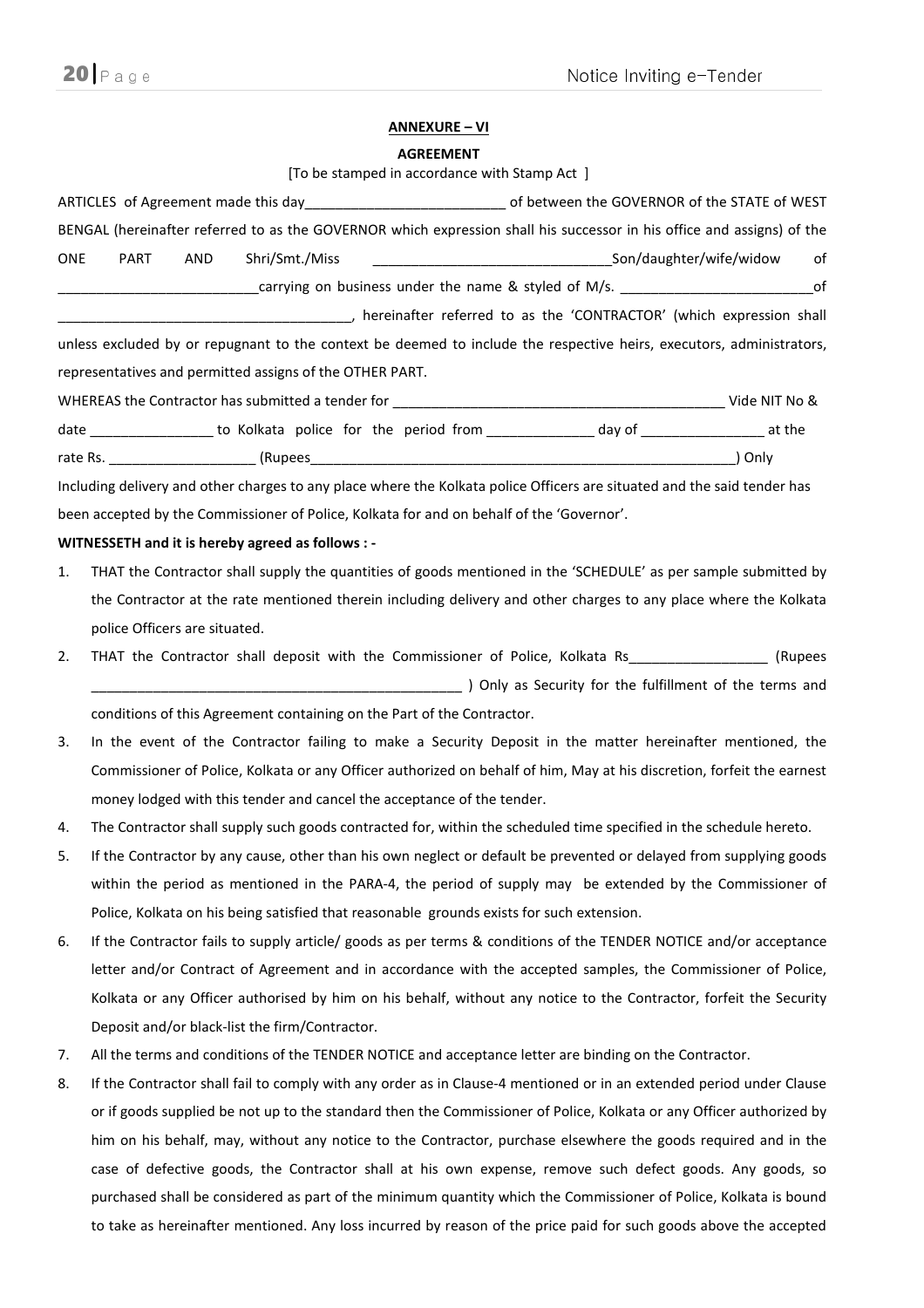rate or any other loss or expense incurred by reason of default of the Contractor, may be deducted from any bills or any money payable to the Contractor or from the Security Money to be deposited by the Contractor, otherwise recover the same by any other process of law. The Contractor shall be liable for any loss which the government may sustain on that account but the contractor shall not be entitled to any gain on purchase made against default.

- 9. Delivery of goods shall not be taken into stock until such goods have been inspected and considered to be fit for being accepted and taken into stock by the Inspection Committee/ Acceptance Committee of theStores.
- 10. THAT the Commissioner of Police, Kolkata or any Officer authorized in that behalf shall inspect such goods delivered by the Contractor and duly taken into stock and reserves the right to reject the supply even after being taken into stock if it seems not according to the approved samples.

THIS contract shall not be sublet or assign either wholly or in part without the previous written permission of the Commissioner of Police, Kolkata or any Officer authorized in that behalf by him and on breach of this provision, the Commissioner of Police, Kolkata or any other Officer authorised in that behalf by him may determine the contract and forfeit the Security Deposit and the Contractor shall have no claim for loss thereby resulting to him on any account whatsoever.

On any breach by the Contractor of any of the terms and conditions herein on the part of the Contractor contained, the Commissioner of Police, Kolkata or any Officer authorized in that behalf by him may in addition, to recover any loss sustained, terminate the contract on "SEVEN DAYS' NOTICE" to the Contractor. The decision of the Commissioner of Police, Kolkata shall be final on any question as to extent, meaning or construction of the Schedule or any description, process or other matter contained thereinmentioned.

| Item<br>Nos. | Description of specification of materials and<br>Articles to be supplied. | Approximate quantity<br>of each to be supplied | Rate in Words & in Figures |
|--------------|---------------------------------------------------------------------------|------------------------------------------------|----------------------------|
|              |                                                                           |                                                |                            |
|              |                                                                           |                                                |                            |
|              |                                                                           |                                                |                            |
|              |                                                                           |                                                |                            |
|              |                                                                           |                                                |                            |
|              |                                                                           |                                                |                            |

**SCHEDULE** 

Signed and delivered for and on behalfOf the GOVERNOR of the STATE OF WEST BENGAL, by the Commissioner of Police, Kolkata in presence of

Signed and delivered for and on behalf Of the………………………………….. (With Company Seal)

In presence of ……………………………..

………………………………………………..…….